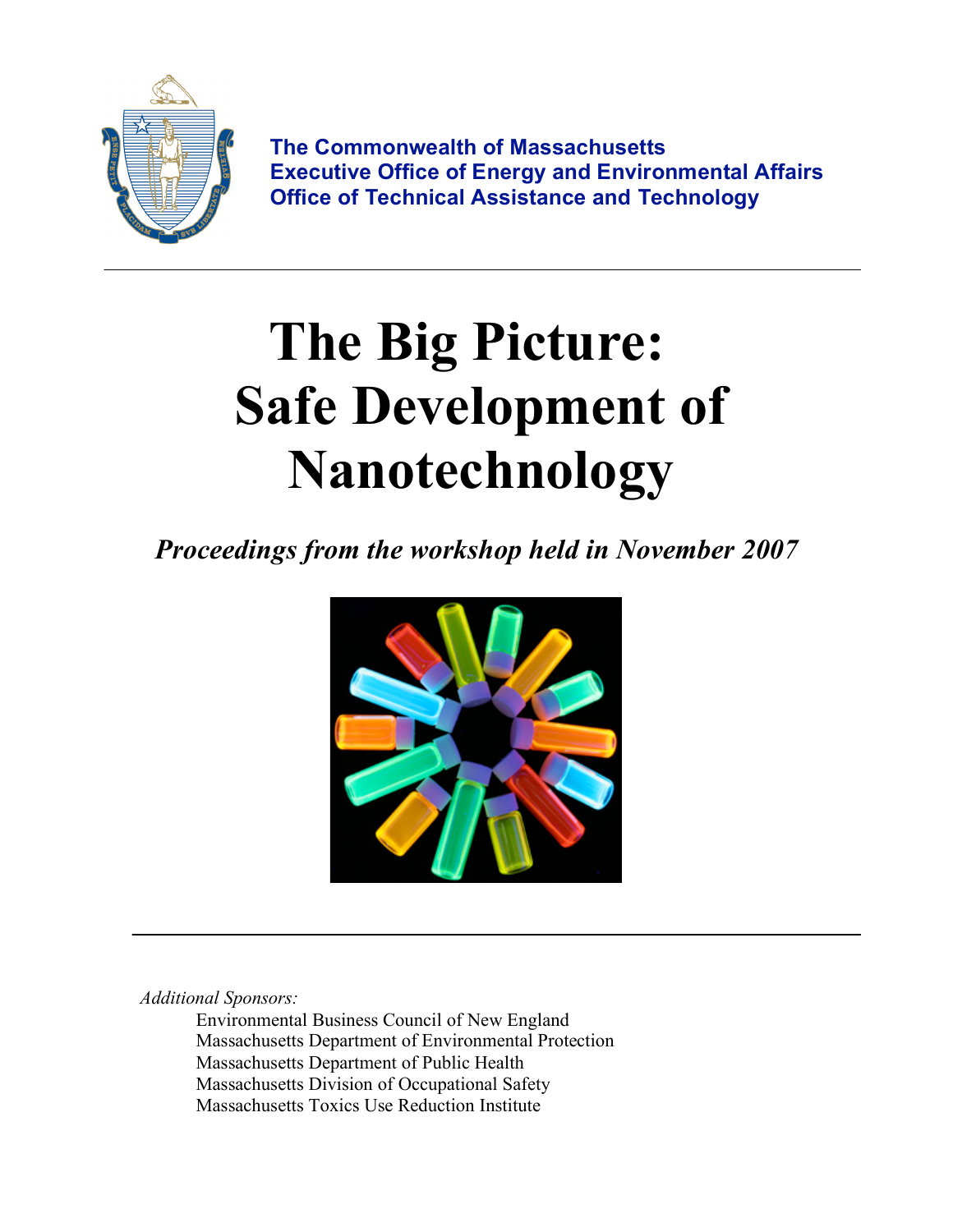# **Workshop Proceedings**

# **The Big Picture: Safe Development of Nanotechnology November 15, 2007 Marriott Courtyard, Marlborough, Massachusetts**

#### **Background**

In April 2007, a Massachusetts Interagency Nanotechnology Committee was formed to discuss and gain a better understanding of the emerging field of nanotechnology. The collaborating agencies include the Massachusetts Department of Environmental Protection (MassDEP), Department of Public Health (DPH), Division of Occupational Safety (DOS), Office of Technical Assistance (OTA), and Office of Business Development (MOBD). The collaborating agencies have different authorities and bring diverse interests to Committee forums, allowing for more comprehensive discussions of the nanotechnology sectors in Massachusetts.

Massachusetts is currently a leader in nanotechnology, with approximately 100 companies working with nanomaterials and 11 major nanotechnology research centers across the Commonwealth. When the Interagency Committee first convened, the agencies had had little or no interactions with the nanotechnology sectors. The Interagency Committee developed a twopronged strategy during initial meetings. The first goal was to start a dialog with Massachusetts' industries, consumer representatives, other government agencies, academia, and environmentalists to characterize the nanotechnology sectors in Massachusetts. The second goal was to use information from the dialog to obtain a better understanding of nanomaterial/nanoproduct manufacturing, product use, and disposal and to identify potential hazards of the technology as well as potential roadblocks to safe development in order to work with the sector towards preventing unintended consequences. The Interagency Committee agreed that a workshop would provide an opportunity to begin the necessary dialog with a goal of creating an alliance with the nanotechnology sector ensuring the safe development of nanotechnology in Massachusetts.

#### **The Workshop**

On November 15, 2007, a workshop, entitled "The Big Picture: Safe Development of Nanotechnology" was held. The Massachusetts Executive Office of Energy and Environmental Affairs' Office of Technical Assistance (OTA) co-sponsored the workshop with the Environmental Business Council of New England, the Massachusetts Department of Environmental Protection, Department of Public Health and Division of Occupational Safety, and the Massachusetts Toxics Use Reduction Institute. The purpose of the workshop was to start a discussion among industry, government and the public on developing appropriate strategies for assessing and managing the risks associated with the manufacture, use and ultimate disposal of nanomaterials. In the morning, nationally recognized experts presented basic information on nanoparticles and what is needed to address environmental, health and safety issues posed by the use of nanomaterials. Afternoon breakout sessions provided time for open discussions on issues such as worker safety, emissions and discharges, and product safety and disposition. These sessions provided time for participants to explore and discuss a range of issues and concerns associated with nanotechnology and to identify the next steps needed to develop the industry while protecting workers, the public, and the environment.

The nanotechnology workshop was a huge success, based on the evaluation forms. There were 125 participants from academia (researchers and environmental health and safety officers),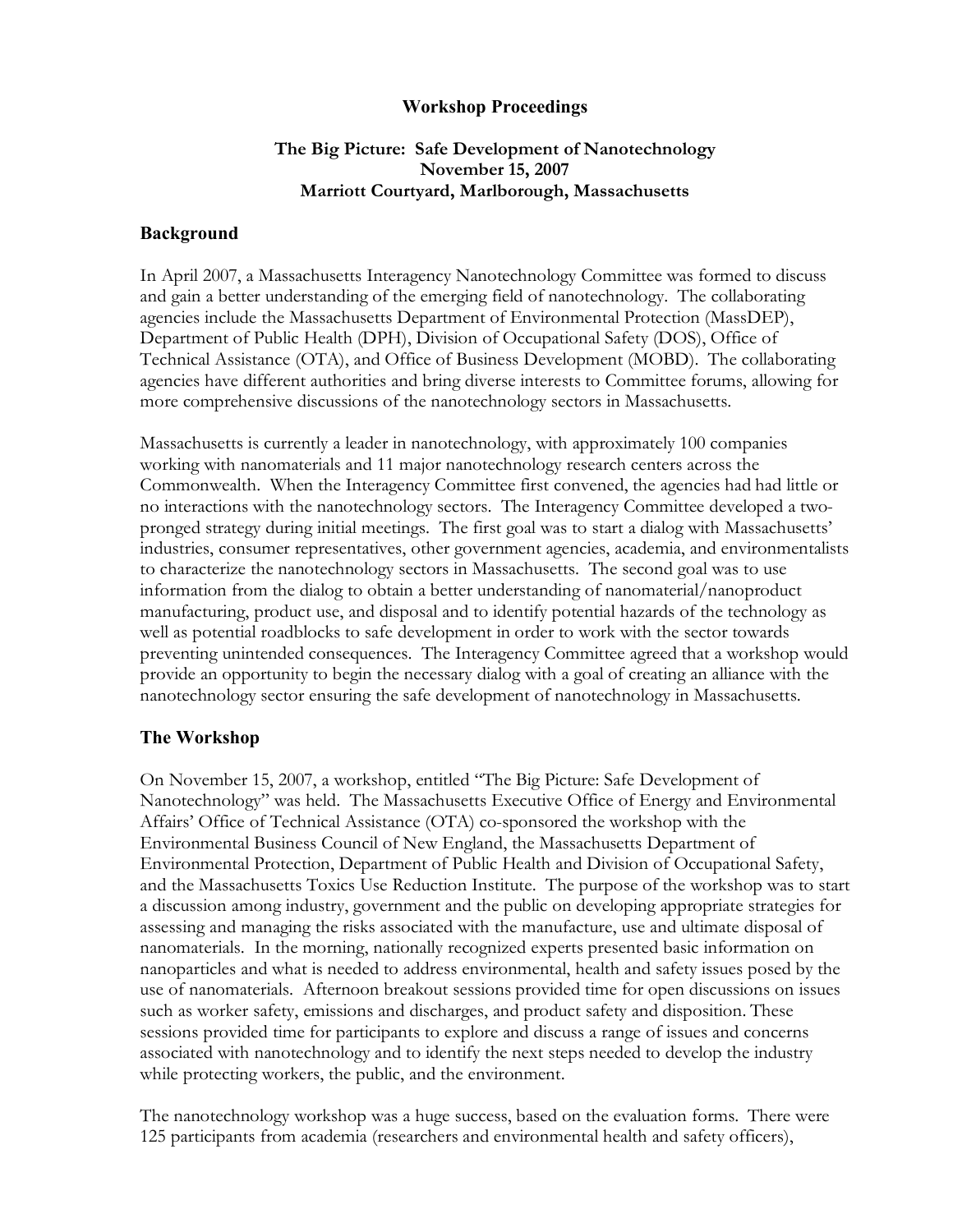industry, environmental activists, insurers, attorneys, MA, NY, and NH state regulators and representatives from the US Environmental Protection Agency (EPA) Regions 1 and 2. Some of the general themes from the Workshop's Next Steps Session included support for continuing the day's dialog, to find ways to improve the involvement of industry in future interactive discussions, to identify and work to fill data gaps identified in the breakout sessions, and to enhance nanotechnology education and information exchange. More specific action items from the workshop are summarized in the descriptions of the breakout sessions and the workshop's next steps session.

# **Workshop Summary**

# **Welcoming Address**

Richard Bizzozero, Acting Director of OTA, State Senator Pam Resor, Philip Griffiths, Undersecretary for Energy and Environmental Affairs, and MassDEP Commissioner Laurie Burt provided welcoming addresses.

These speakers highlighted the fact that nanotechnology is an emerging technology that holds great promise for the future and can provide many benefits to society. There are exciting applications ahead, including many in the energy and environmental area such as making solar power more affordable, treating water to reduce contaminants and producing greener and safer products. Nanotechnology is vital to the economic future of Massachusetts, and State Officials encourage the growth of Massachusetts' nanotechnology companies and research endeavors. The goal is to promote innovation in this and related fields while preventing harm.

This meeting was intended to build a bridge to the future. Massachusetts previously built a strong partnership with the Biotechnology sector and similarly seeks a positive collaboration with the nanotechnology industry and research centers. We need to begin a public, transparent dialog, to learn from each other and to focus our efforts where necessary to ensure that the technology develops safely in Massachusetts. If it turns out that there are negative consequences of nanomaterials and/or nanoproducts in the environment or on human health, it will hinder advancing the technology. At this time, there are no plans for changing current regulations, or making new ones.

#### **The Science of Nanotechnology**

Dr. Andrew Maynard, Chief Scientist at the Woodrow Wilson International Center for Scholars project on Emerging Nanotechnologies focused on the 3 'R's – Risk, Response and Regulation. Dr. Maynard's presentation (www.mass.gov/envir/ota/events/ota\_past\_events.htm) covered the challenges of assessing the risk of nanomaterials, including the possible need to develop nonconventional approaches due to the novel properties of nanomaterials. The use of simple chemical properties of the constituent elements and compounds is not useful for nanomaterials, because the structures and size that give them novel useful properties also impact the way they behave in the environment and living systems. To demonstrate this, he showed images of various structures of nanoscale zinc oxide with many different shapes and likely many different properties. He also stated that biological activities occur on the nanoscale and so might be influenced by nanomaterials. To identify which nanomaterials are more likely to produce risks, one should consider the potential or likelihood for exposure. Information is needed on how these materials behave: as single particles, as agglomerates or suspensions, in formulations, and in products that may release nanoscale materials during production or use. Dr. Maynard also pointed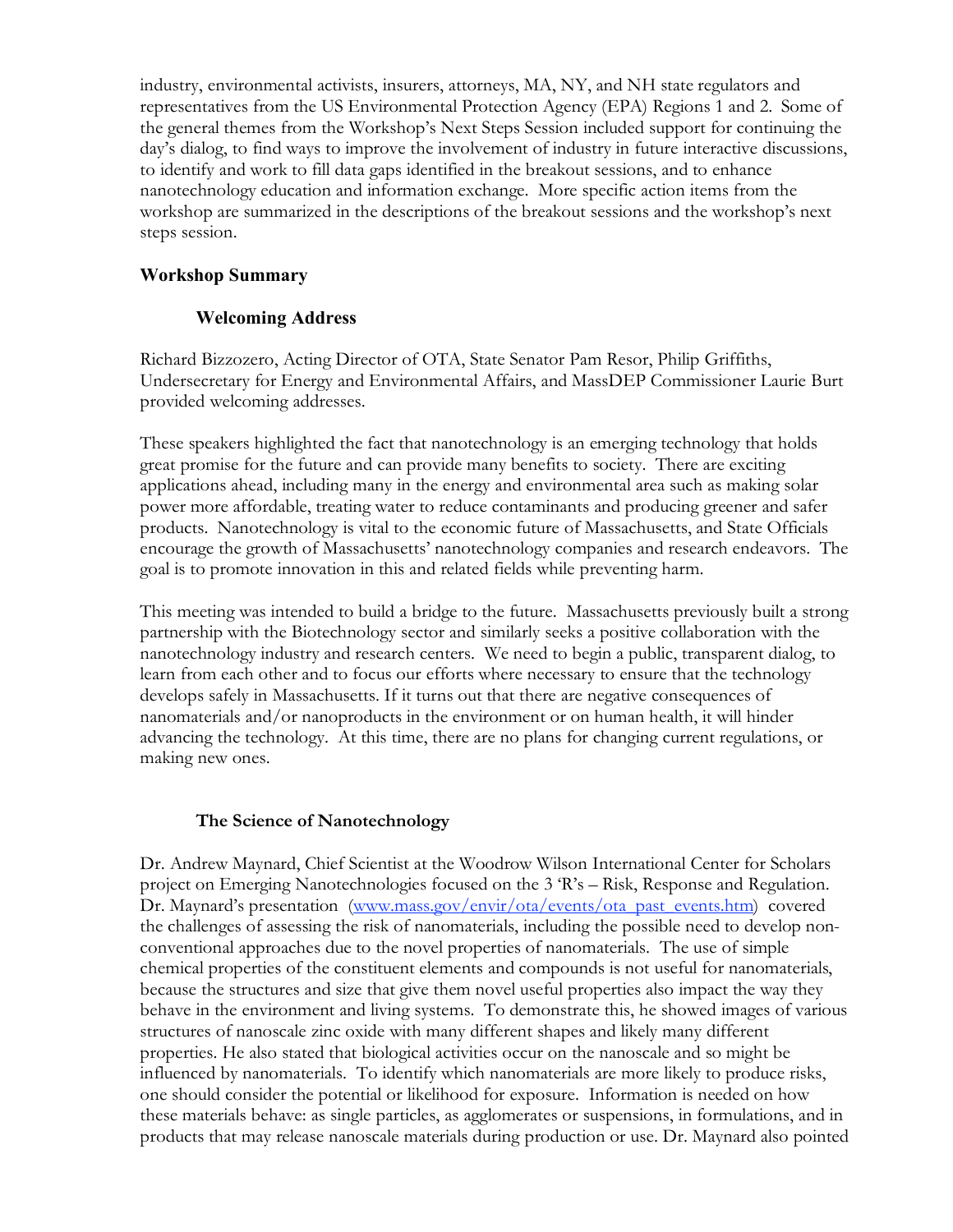out that both end of life (disposal) fate and product misuse are factors that need to be considered in risk assessments.

#### **Current Industry Perspective**

Aatish Salvi, Vice President, Nanobusiness Alliance, the United States association for the nanotechnology industry, provided an overview of industry's perspective (www.mass.gov/envir/ota/events/ota\_past\_events.htm ). Mr. Salvi pointed out that businesses using nanotechnology are extremely diverse in their uses of that technology and are from a wide range of industries. He also pointed out that nanomaterials themselves are extremely diverse in their properties, as diverse as "materials" in general, and cautioned against thinking of all nanomaterials as one single, monolithic class. He further cautioned that any "one size fits all" policy about nanomaterials or nanotechnology would likely not work. He also pointed out that we have been exposed to nanomaterials for thousands of years and that our ambient air contains many types of nanoparticles from cooking fumes, combustion, forest fires, dye and ink production, sea salt etc. Unlike the nanoparticles coming out of the tailpipe of a car or from road construction, he mentioned that the advantage of nanotechnology was that the nanomaterials being produced by businesses are "engineered" which means that we are able to control their properties and make them safer. Following from this, he posited that there is no reason to believe that engineered nanoparticles are likely to be any more or less hazardous than those we encounter every day, that engineered nanoparticles are less likely to be released into the environment and that we have existing knowledge from working with ultrafine particles and soot that is being applied by nanotech companies to ensure safety. He stated that any discussion of the potential hazards of engineered nanomaterials must be presented in the context of the hazards of nanoparticles to which we are already exposed through urban air and other sources. He pointed out that the uncertainties and concerns surrounding nanomaterials, such as the lack of fate and transport data, also apply to most other materials and chemicals which are more widely used by consumers today. In keeping with this he stated that nanomaterial developers and users should be treated the same as other developers of materials and chemicals and that regulations should not discriminate against them unduly. Mr. Salvi referenced the work that US EPA is doing on nanotechnology, including its soon to be launched EPA Nanoscale Materials Stewardship Program and recommended that Massachusetts' agencies track US EPA's work, and pass along such information to Massachusetts' nanotechnology companies, along with information on Best Management Practices (BMPs), while respecting the need for that confidential business information. He suggested that Massachusetts' agencies determine how nanomaterials relate to ultrafine particles and how our knowledge of dealing with ultrafines can apply to nanomaterials.

#### **Policy Overview**

The presentation by Martin Spitzer, Ph.D. and Former Professional Staff, House Committee on Science focused on the widening gap between the growth curve for nanotechnology products and the growth curve for health and safety knowledge, pointing out that the gap is now wide and will widen even further in at least the near future. He described the important role that nanotechnology, may have scientifically and economically, in the near future. Dr. Spitzer discussed scenarios where sufficient information on protecting human health and the environment may not exist, and how this could setback the nanotechnology industry's growth. He talked about the need for governance frameworks, and gave as an example the cosmetics industry, where a large number of nanotechnology products are already being sold to consumers, while the FDA doesn't have the scientific knowledge and tools, nor the regulatory authority to assure people the safety of these products or that the products work as advertised. Such scenarios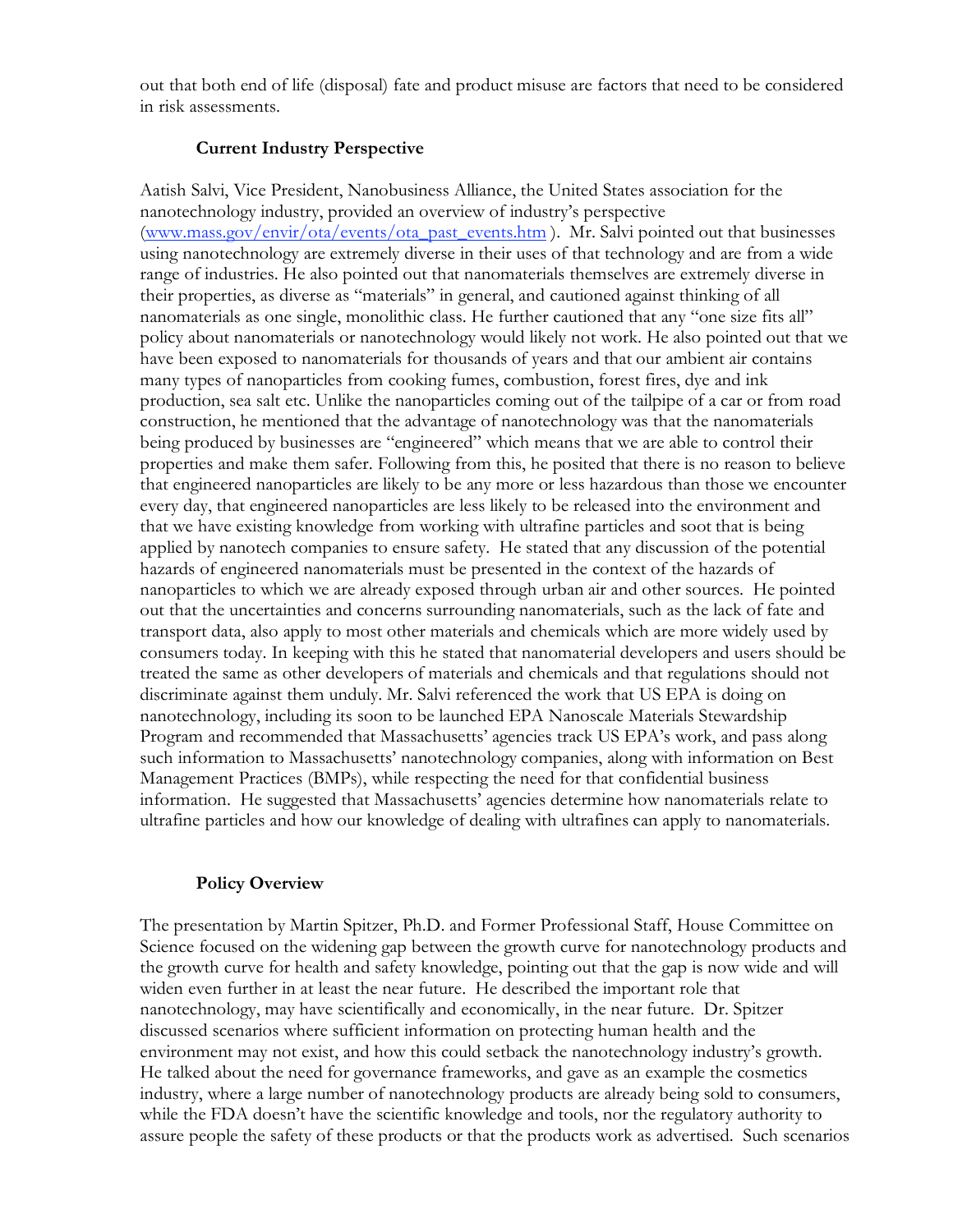could threaten commercialization of nanotechnology and its path to success. Dr. Spitzer recommended the development of a systematic way to evaluate risk. Short and long-term research strategies must be developed and implemented to support this approach.

#### **Systematic Approaches to Risk Assessment**

Jo Anne Shatkin, Ph.D. Managing Director of the Conservation Law Foundation Ventures (CLF Ventures) presented information on systematic approaches to risk assessment (www.mass.gov/envir/ota/events/ota\_past\_events.htm). Dr. Shatkin focused on the importance of being proactive in reducing risks from nanotechnology and provided an overview of a risk assessment approach that takes into account the entire lifecycle of a product. This adaptive approach may be used to address environmental health and safety (EHS) risks, provide opportunities to engineer out hazards, and allow for the promotion of environmentally sustainable technologies. Understanding of the risk of nanotechnology products provides a competitive edge to the development of safe nano products.

#### **Best Management Practices for Risk Management – The National Lab BMPs**

Steve Hoey, Environmental Health and Safety Manager for the Center for Functional Nanomaterials, Brookhaven National Laboratory, explained that the Department of Energy (DOE) has funded five Nanoscale Science Centers of which Brookhaven is one. Research and development is conducted using small quantities of nanomaterials (i.e., one gram or less). This presentation (www.mass.gov/envir/ota/events/ota\_past\_events.htm) covered DOE's policies, procedures and requirements for work with nanomaterials, and research and development on engineering controls, worker safety, managing waste and transportation requirements. The speaker emphasized the importance of good risk communication, not only with direct workers, but also with auxiliary staff (e.g., janitors) and the public. What is perceived about the speaker's operation will influence the reputation of the safety handling of nanomaterials at other DOE facilities. Brookhaven has adopted a precautionary approach when working with nanomaterials, which presumes nanomaterials are treated as toxic until shown to be otherwise, and they start with good engineering, work flow and hygiene practices no matter what they're working with.

#### **Panel and Open Discussion on Risk Assessment Frameworks and BMPs: Scope, Cost, Practicality, Stages, and Resources for Implementation**

The panel members included: Igor Linkov, Ph.D. Research Scientist, US Army Engineer Research and Development Center; Michael Ellenbecker, Ph.D., Director, Toxics Use Reduction Institute; Kyle Cahill, Corporate Partnerships Program Manager, Environmental Defense; and Matthew Hull, Founder and President of NanoSafe, Inc. Each panel member provided opening statements about work that they were doing and protocols being followed (www.mass.gov/envir/ota/events/ota\_past\_events.htm) . Dr. Ellenbecker discussed the document *Interim Best Practices for Working with Nanoparticles* that was prepared by the Center for High-Rate Nanomanufacturing, located at the University of Massachusetts, Lowell. Dr. Linkov discussed multi-criteria decision analysis and environmental risk assessment. Kyle Cahill noted that Environmental Defense and Dupont have developed a risk assessment framework, and focused on the safe development of nanotechnology and the benefits of green initiatives www.nanoriskframework.org. Matthew Hull discussed the concept for the Nanosafe framework, which he developed. The framework provides a practical and integrated approach for proactively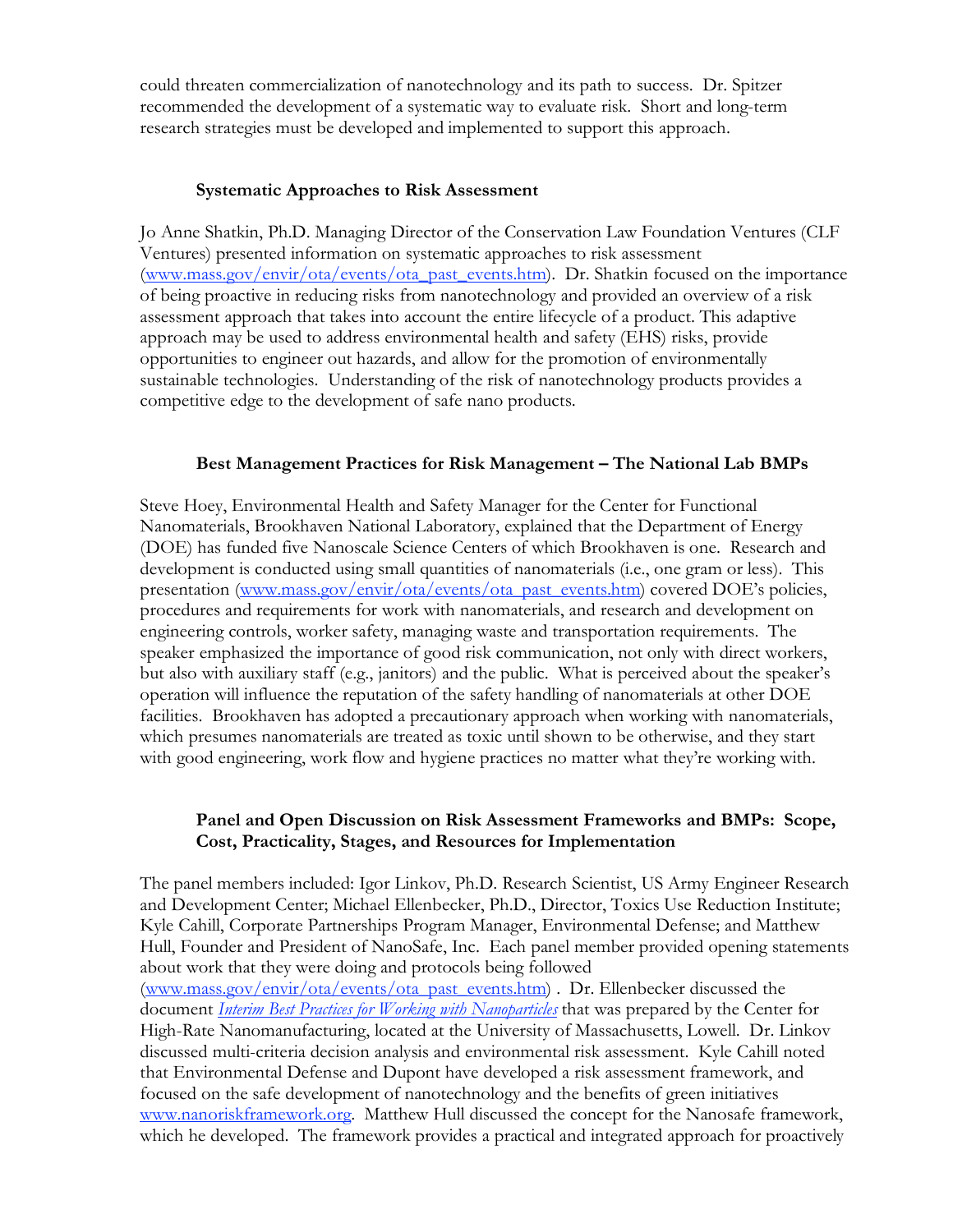addressing nanotechnology EHS issues in nanotechnology facilities. In the open discussion, attendees voiced supports that all of the EHS protection documents that exist or are being prepared should be brought together to better address nano risks. There was discussion of specific practices, such as the use of HEPA filters and information that may be available showing how they worked for nanomaterials. There was an acknowledgement that as new information develops, practices will evolve over time and that laboratories need to be flexible to incorporate new EHS changes. There was also a discussion of the need for research funds and possible funding sources.

#### **Risk Communication As A Hurdle to Commercialization**

The presentation by Michael Holman, Ph.D., Senior Analyst, Lux Research (www.mass.gov/envir/ota/events/ota\_past\_events.htm ) described nanotech commercialization through a nanotechnology value chain – comprising nanomaterials, nano-intermediates and nanoenabled products – rather than a single "nanotech industry." With respect to nanotech environmental, health, and safety (EHS) risks, he described 3 aspects of EHS issues that need to be addressed: real risks, perceptual risk, and the regulatory environment. In his experience reviewing over 200 papers on EHS issues related to nanomaterials, most dealt with the hazard of the material versus the potential for exposure. He also noted that surveys indicate that consumers' knowledge of nanotechnology is low but their optimism about the benefits of nanotechnology is high. As a result, the perception of risks has not been solidified and can be influenced by what happens now. In terms of regulation, he mentioned US EPA is in the information-gathering mode.

#### **Breakout Sessions**

**Workplace Safety – Moderator Dr. Charles Geraci, Nanotechnology Research Center and Chief, Document Development Branch, NIOSH.**

(www.mass.gov/envir/ota/events/ota\_past\_events.htm)

This session acknowledged the fact that nanotechnology applications are rapidly rising and will eventually be used in everything, thereby changing things, as we currently know them. This expanding and evolving technology has highly diverse applications, and as a result, managing nanotechnology will be a big challenge.

Exposures to free nanoparticles will likely be greatest during their production and when they are being used in the production of the products that they are designed to enhance. Exposures during research activities are likely to be much lower.

Nanoscale particles have an extremely long settling time and can remain airborne for years, unlike much larger particles.

Monitoring methods use a variety of techniques and processes. Determining the overall mass concentration (e.g., milligrams of contaminant per cubic meter of air), a traditional industrial hygiene sampling metric, is not considered appropriate due to the extremely low mass of nanoparticles, and the belief that mass concentration may not be the appropriate predictor of risk. Direct reading instruments can provide information on the number of particles present and can identify the size distribution of particles. Area monitoring is relatively easy whereas personal monitoring is more difficult. Monitoring instruments are for the most part very expensive.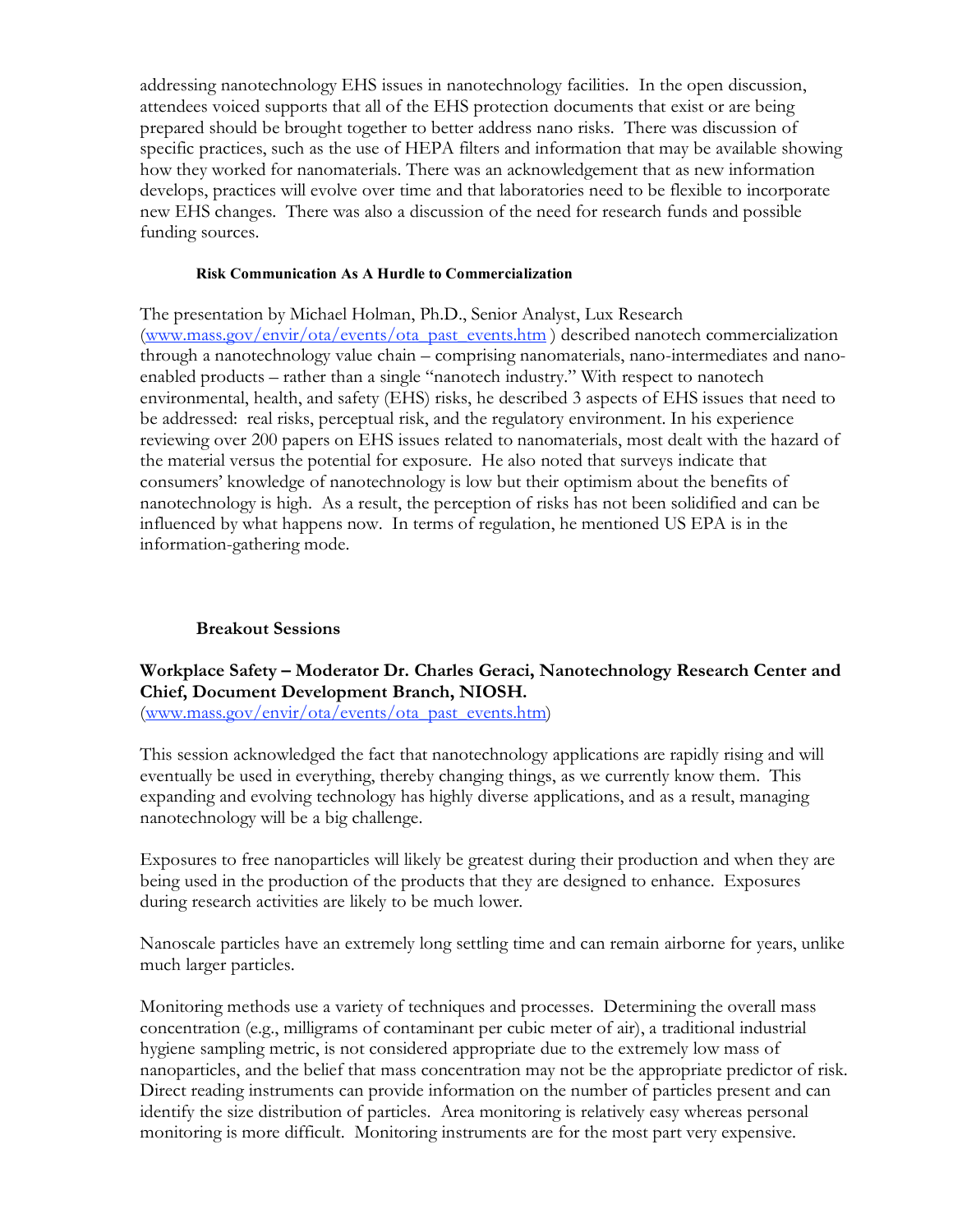Monitoring protocols must also consider interference from existing nanoparticles (generated by mobile and combustion sources). Determining background levels is necessary to evaluate the potential exposure resulting from a given nano-manufacturing process.

Little is known about the degree of hazard from engineered nanoparticles, although there is some evidence of hazard from laboratory studies in animals, including impacts of nanoparticles at the cellular level and on the brain and respiratory system.

# **Facility Discharges and Emissions: How do you manage something that is hard to measure? Ed Kunce, Deputy Commissioner for Operations, MassDEP**

This session tried to identify ways of managing discharges of nanoparticles to the environment over the course of their lifecycle. The group recognized that measurement tools are not readily available, although government and industries should avail themselves of instrumentation used in academic institutions like the University of Massachusetts, Lowell and that government and industry might work together to develop testing techniques.

Fate and transport issues were identified as key. Among those discussed was whether these particles have a propensity to agglomerate; when does agglomeration occur; and when and in what form are these particles toxic. Understanding the characteristics of nanoparticles would help environmental and health agencies evaluate the risk of the various discharge and exposure pathways, and would help prioritize efforts to develop measurement and health metrics. In addition, this could also factor into Best Management Practices, e.g., pre-treat discharges to allow for aggregation if the agglomerated nanoparticles are less harmful and/or more readily treated or captured.

For discharges to surface waters and wastewater treatment facilities, standard bioassays may help in identifying potential human health and /or aquatic toxicity issues. Ideally, a baseline study should be conducted before and after the discharges of nanomaterials. The affect of nanoparticles on microbial matter at wastewater treatment plants is an unknown.

Guidance on waste disposal would be helpful to have especially in order to identify what disposal option is preferable. Some participants thought that from an environmental perspective discharges to ambient air and emissions from incinerators would represent the pathway of greatest concern and priority, while disposal in landfills would be a lower concern and priority. This is based upon the assumption that nanoparticles in water or solid wastes would represent less of an exposure concern than particles in the air.

In recognition that testing procedures and health-based standards will take time to evolve, many thought that MassDEP should focus on identifying and serving as a clearinghouse on Best Management Practices (BMPs) that build upon Environmental Health and Safety practices, what the industry here and in Europe is doing, and academic research. As an example, one BMP may be to ensure that any air discharges from the laboratory or work space (hoods, vents) into areas proximate to home or schools are passed through an appropriate HEPA filter. The BMPs could address worker safety issues, environmental releases, best measurement techniques, pollution prevention (P2) opportunities, and waste management and disposal strategies.

The participants identified many information gaps beyond measurement techniques, fate and transport, and risk issues relative to exposure and toxicity of nanoparticles. Further information is desired on how nanotechnology is being managed internationally and in other states, which companies and organizations are part of the Massachusetts nanotechnology universe, and what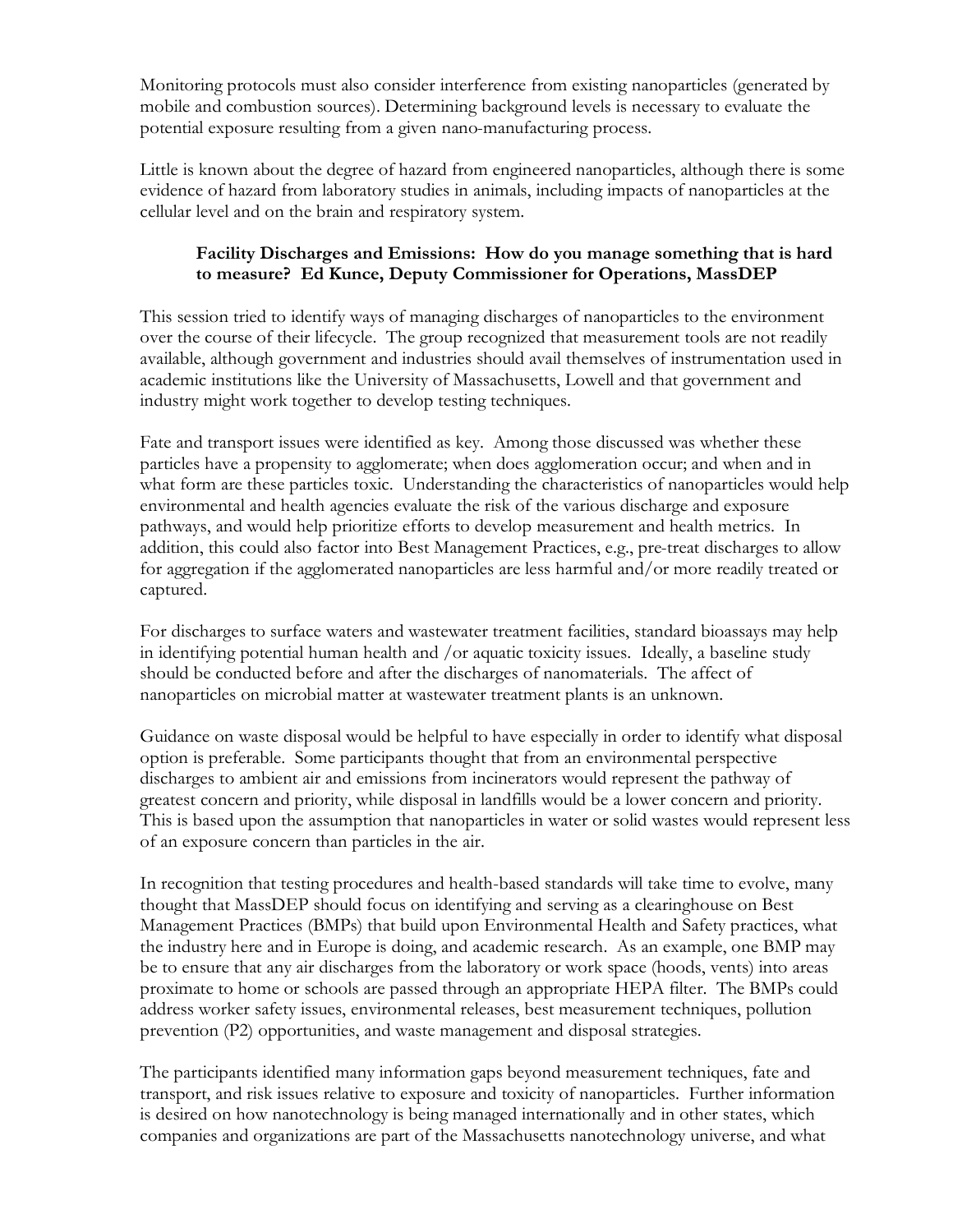information should be provided to intermediate users of materials with nanoparticles and to the ultimate end-users of products with nanoparticle components. The issue of how best to communicate with nanopractioners as well as the downstream users (e.g., through product seals) was also raised. There was general agreement that education and outreach were important, especially at this early stage. Education needs to be directed toward government (state and local), the public at large, the nanotech industry, insurers (for liability issues), and venture capitalists. The environmental community also needs to be engaged, perhaps through advisory committees either on the state or regional level.

There was consensus that we are at the information gathering stage, and that although some regulatory options ranging from registrations to Environmental Results Program (ERP) certifications were identified by participants, these are premature. A better understanding of nanoparticles and products and their environmental and public health impacts, and the requirements of the nanotechnology industry are needed.

In summary, the workgroup discussed many possible follow-up activities and strategies that generally fall into the broad categories below:

- Development of testing techniques
- Application of bioassays to measure aquatic toxicity of nanomaterials
- Development of Best Management Practices and a Clearinghouse
- Education and outreach
- Environmental fate and transport research.

# **Product Safety and Disposition: Moderated by Seth Coe-Sullivan, Founder and Chief Technology Officer, QD Vision**

There were approximately 16 participants in this breakout session: several regulators from New York, New Hampshire, EPA and Massachusetts, consultants, an insurance company representative, environmental activists and academia. This session started with a few examples: nanoparticles in fabric for clothing, washing machines equipped with time-released silver nanoparticles for antimicrobial properties, and nano-impregnated plastics. The session tried to focus on what the right questions are that need to be addressed in order to judge product safety and proper disposal. Similar questions could be asked for other nanomaterials or nanoproducts. The questions identified include the following:

- What happens when silver is released during the wash cycle? Does it stay on the clothing or partition to the wash water? What is the potential for human exposure? Do the silver nanoparticles remain in the wastewater and pass through the treatment plant causing downstream exposures, or do they concentrate in the sludge? If this occurs, would the silver nanoparticles eventually be a part of fertilizer sold for use in farming?
- Wastewater treatment plants test for metals. Will current monitoring and analytical methods distinguish silver nanoparticles from natural silver? Have the properties remained in the original form (silver nanoparticle antimicrobials) or changed? If changed, how?
- What happens to the bacteria when the silver nanoparticle antimicrobials from the washer are released into the waste stream? Will the silver nanoparticles alter the ecological system?
- Can silver nanoparticles (due to their size) travel to unexpected places?

Other related questions: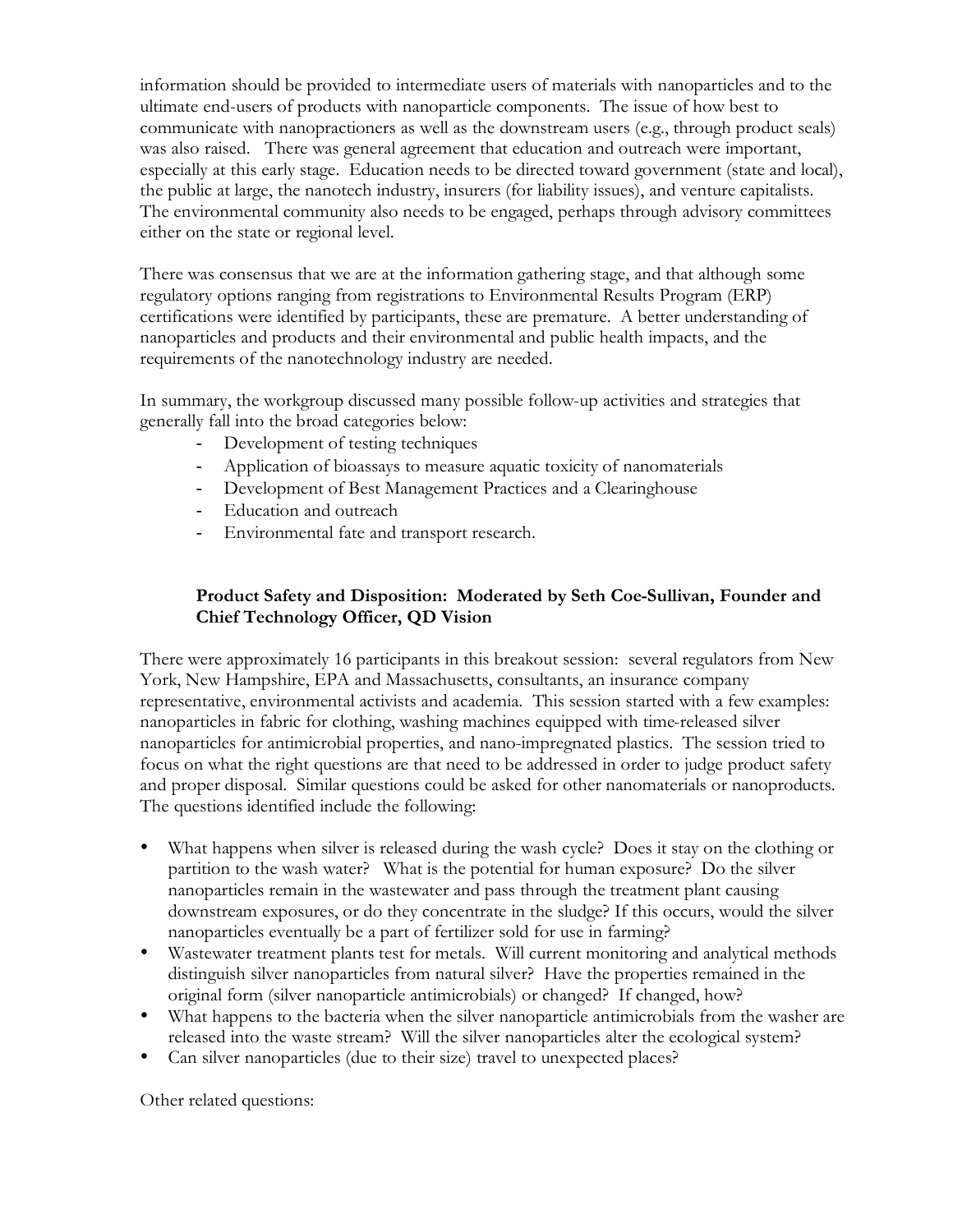• For clothing, how long do nanoparticles remain in the fabric? For silver impregnated socks, does the silver leach out during the wash cycle? If all the silver nanoparticle additives lead to cleaner clothing, will people wash clothing less frequently? Will this reduction in water consumption be a potential benefit in places where water is scarce?

The discussion shifted to nanomaterials in plastic.

- Do the nanoparticles leach out of the plastic?
- Will the presence of nanoparticles alter the recycle-ability of plastics and alter the use and durability of the plastic? Are there worker risks?
- Can this plastic be destroyed or incinerated safely?
- Some plastics have other potentially harmful additives and properties (e.g. endocrine blockers in water bottles). What is the comparative toxicity?
- Is it possible to coat nanoparticles so that when they get into the environment, they are not bioavailable? Once nanoparticles get away from us, what does this mean for society?

Green science is one solution but it is expensive. Should we create incentives to bring about change? In Massachusetts currently, if you are a green product manufacturer, you get some sort of preference with the state when it comes to procurement choices at the state level.

Next Steps/recommendations:

1. The group unanimously thought that government funding was important. Funds for green design will save money in the long run especially on the R&D scale. Venture capitalists can partner with the green designers but should not be the "drivers" of the technology.

2. Because the insurance industry will pay for mistakes made, we must do our homework.

3. Nanomaterial products must meet government regulatory standards. What should these standards be or be based on?

- 4. Need to look at acute versus chronic risks to human health and the environment.
- 5. What is the ethical liability?

6. Education is needed, and encouraging incentives for green technology, shift the paradigm to "cradle to cradle," but who is responsible for lifecycle thinking?

7. What role is regulation? Some businesses might see "good" regulations as helpful. One option is to use an adaptive approach, develop a definition of nanotechnology and start with Dupont's recommendation. Is there a model regulation out there from industry and government such as Underwriter's Lab or International Standards Organization (ISO)? It could be a useful tool.

# **Next Steps and Concluding Remarks: Diane Mundt, Ph.D., Senior Manager, ENVIRON**

A recommendation was made that the workshop participants continue to work together and make progress on many of the good ideas raised at the workshop breakout sessions. These include:

- Developing a government clearinghouse for information sharing. InterNano at the University of Massachusetts Amherst (beta.internano.org) provides community access to information on nanomanufacturing, as well as resources, such as reviews health and safety issues. InterNano could be a location for such clearinghouse information.
- Holding more meetings, workshops or seminars like today's workshop on selected topics. These forums would be designed to include input from industry.
- The National Science and Technical Institute (NSTI) will be meeting in Boston in 2008. This represents a learning opportunity and a chance to get Massachusetts state government on the agenda. Participants would like the continuing participation of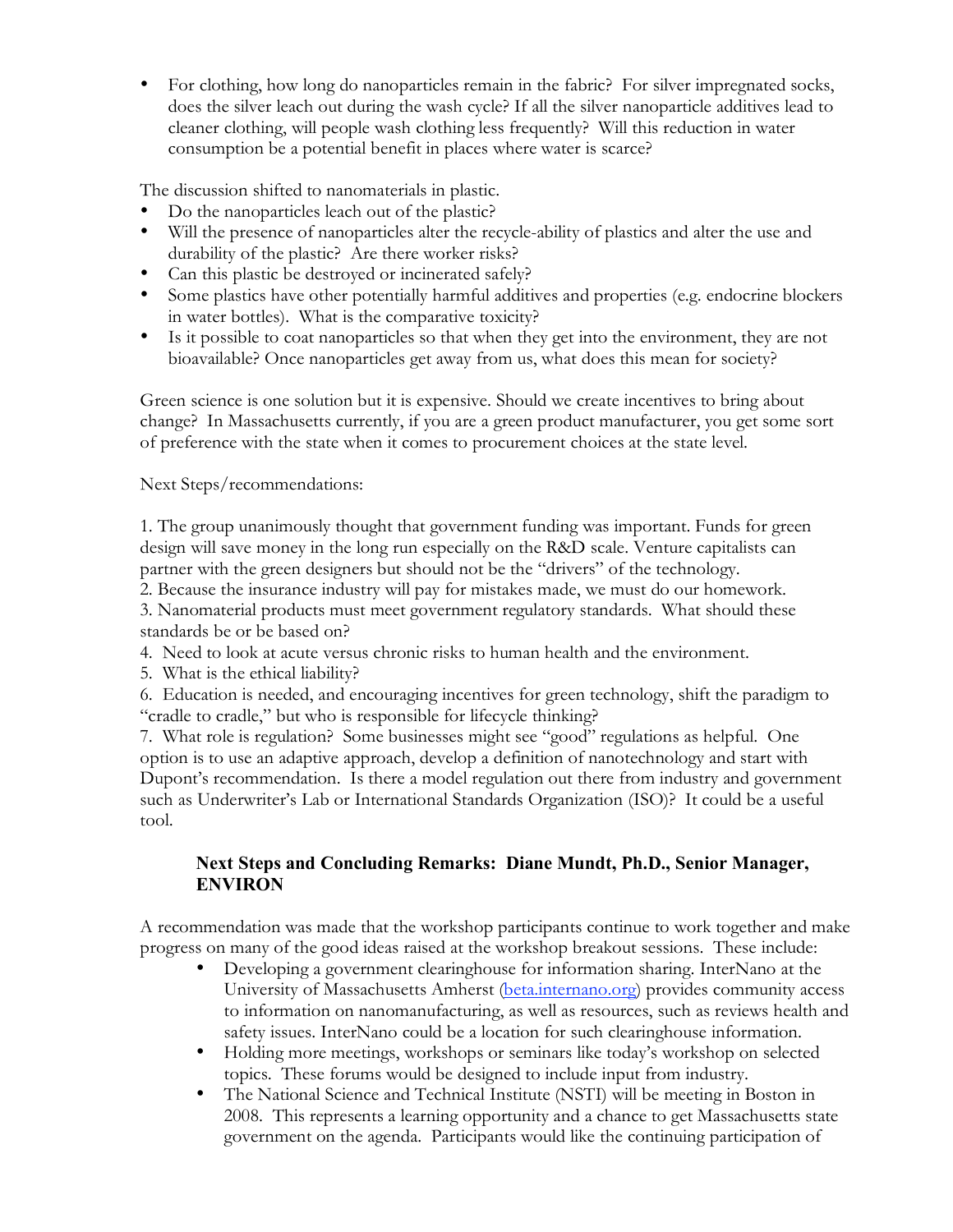public health representatives. Other opportunities include educational sessions held by the national and local sections of the Society for Risk Analysis as well as Universities in the state with Nanotechnology centers.

- Continue with outreach to businesses and the public.
- Develop information on measurement methods and green-nano initiatives.
- Compile existing documents on monitoring, BMPs, and EHS protocols.
- Utilize, as feasible, the University of Massachusetts (Lowell) monitoring instrumentation to collect data on ambient levels in research and industrial facilities. Additionally, free monitoring is available from the National Institute of Occupational Safety and Health (NIOSH), upon request. NIOSH also has considerable information on safe handling of nanomaterials on their website: http://www.cdc.gov/niosh/topics/nanotech/safenano/
- Improve communication of research information to business, including EHS information. Products with EHS information may succeed in the marketplace to a greater extent than those without EHS information.
- Create a workgroup on needed research for green-nano development.
- Create a workgroup on needed research for life-cycle safety.
- Consider ways to encourage companies to participate in registries of "who is working with what materials, when and where" to both facility future research, as well as a mechanism to quickly provide feedback of new health and safety information
- Create a workgroup focused on improving communication between EHS personnel, scientists and engineers, and business/financial personnel within companies to facilitate discussion of potential nanoparticle risks and risk mitigation.
- Involve environmental experts and advocates in the public dialogue.

Continue to consider incentives, assistance, and appropriate protections for safe nanotechnology development.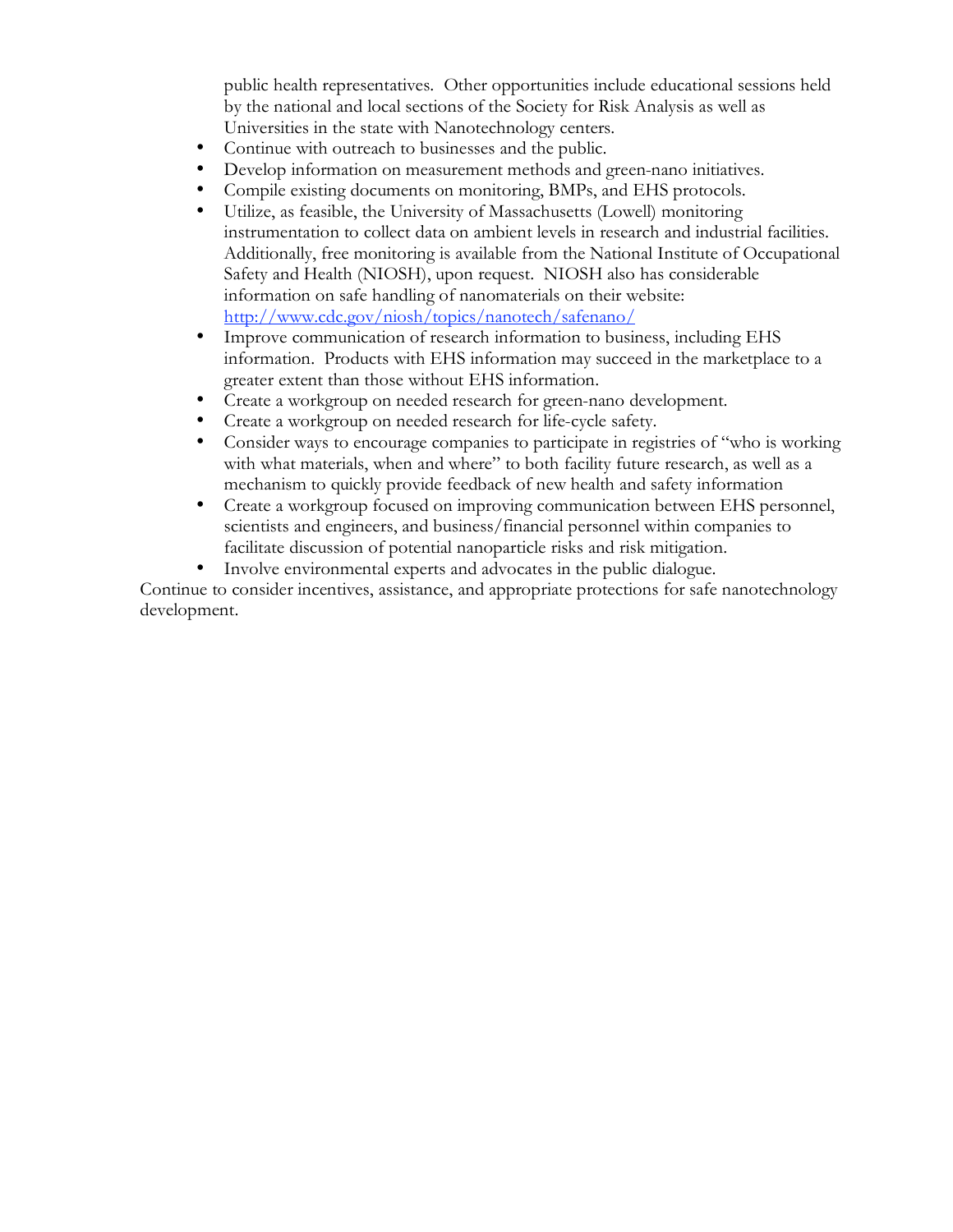**Appendix A**

*The Commonwealth of Massachusetts*

*Executive Office of Energy and Environmental Affairs*

*100 Cambridge Street, Suite 900*

*Boston, MA 02114*



Deval L. Patrick GOVERNOR

Timothy P. Murray LIEUTENANT GOVERNOR

Ian A. Bowles

November 15, 2007

 Tel: (617) 626-1000 Fax: (617) 626-1181 http://www.mass.gov/envir

To the Nanopractitioner:

We thank you for attending "The Big Picture: Safe Development of Nanotechnology". We are cosponsoring this workshop because we think it is important to support the safe development of nanotechnology in Massachusetts. We feel strongly that engineering at the nanoscale holds tremendous promise for the future of our economy. Nanoscale technologies have the potential for new products and new product quality, some of it of great importance to Massachusetts' energy and environmental agenda.

This is an important opportunity for business and government to come together to share ideas that will support this emerging industry, learn from best practices, and allow the technology to be developed safely. It seems clear to us that uncertainties about possible new health and safety issues related to the dispersion of nanoparticles, if unaddressed, could pose challenges to the economic development we all want. We think it makes sense for us to learn about these matters, and to discuss the optimal response to these uncertainties with you, so that such challenges will not arise. We very much appreciate that you are here.

We encourage you to speak up, today, and make good use of the opportunity to ask questions, express your own views, and share insights and information. Please think about priorities and common needs, and possible future collaboration. We look forward to continuing to work with you and others in the industry to structure the most efficient and reasonable policies and programs for the safe and strong development of nanotechnology in the Commonwealth.

Sincerely,

Phil Griffiths, Undersecretary for Environment Executive Office of Energy and Environmental Affairs

John Auerbach, Commissioner Department of Public Health

Laurie Burt, Commissioner Massachusetts Department of Environmental Protection

Laura M. Marlin, Commissioner Massachusetts Division of Occupational Safety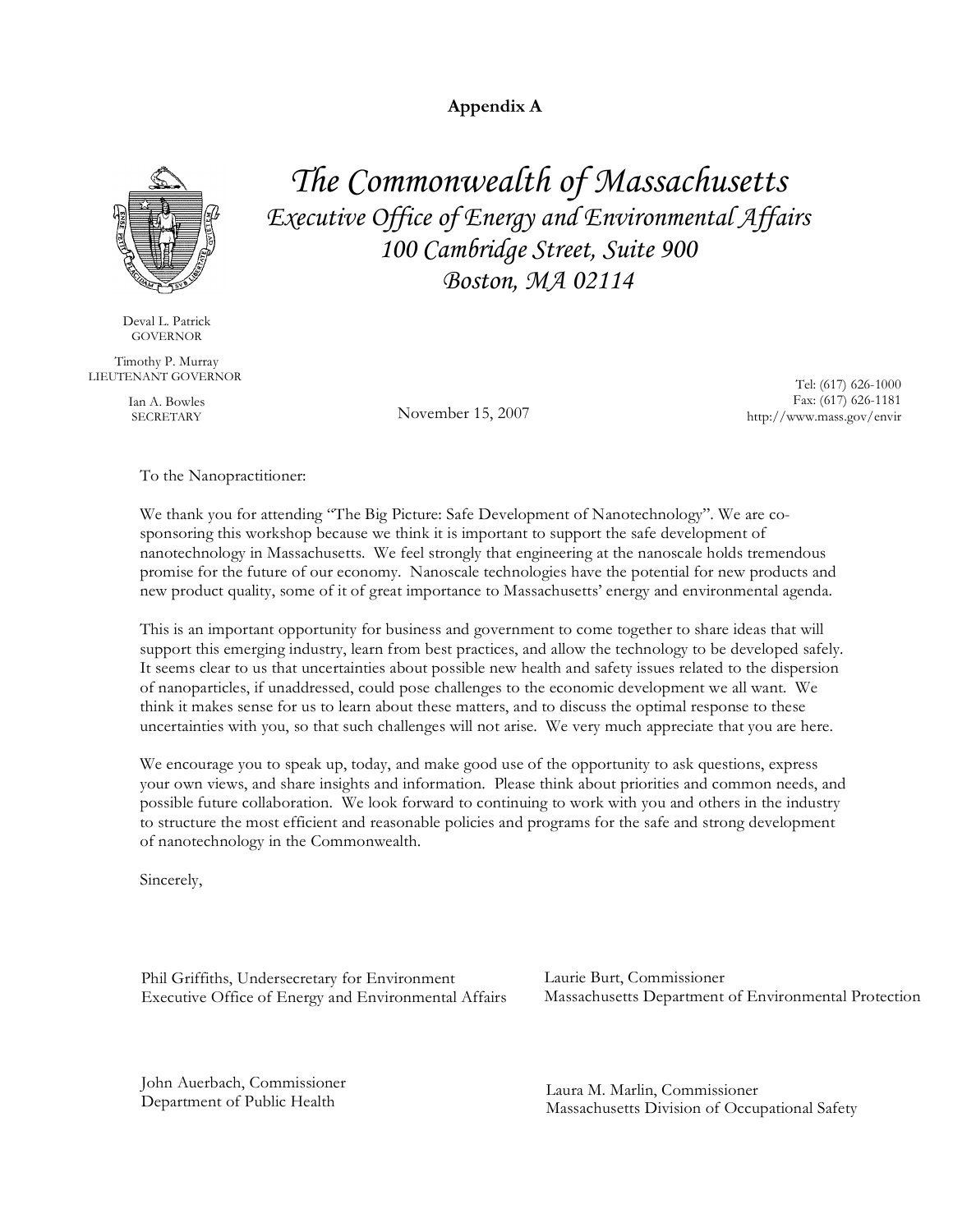# **Appendix B**

# **Interagency Nanotechnology Committee Members**

#### **Office of Technical Assistance, Executive Office of Energy & Environmental Affairs. 100 Cambridge Street, Suite 900 Boston, MA 02114. Phone: 617.626.1060 Fax: 617.626.1095**

Richard Bizzozero, Acting Director Rick Reibstein, Senior Environmental Analyst Morgan Mihok, Environmental Chemist and Nanotechnology Sector Lead

# **Massachusetts Department of Environmental Protection, One Winter Street, Boston MA 02108.**

#### **Phone: 617.292-5500 Fax: 617-556-1049**

Ed Kunce, Deputy Commissioner, Operations Carol Rowan West, Director Office of Research and Standards – Committee Chair Barbara Kwetz, Director of Policy and Planning, Bureau of Waste Prevention Sharon Weber, Commissioner's Office Susan Peck, Bureau of Waste Prevention Lee Dillard Adams, Deputy Regional Director, Bureau of Waste Prevention, Central Regional Office  $<sup>1</sup>$ </sup>

# **Massachusetts Department of Public Health, 250 Washington Street Boston, MA 02108-4619.**

**Phone: (617) 624-5757; Fax (617) 624-5777**

Ruth Alfasso, Compliance Officer, Bureau of Environmental Health Frances Medaglia, Clinical Coordinator, Environmental and Public Health Tracking Roy Petre, Senior Policy Advisor, Bureau of Environmental Health

#### **Division Of Occupational Safety, 1001 Watertown Street, W. Newton, MA 02465 Phone: 617.969-7177; Fax: 617.727-4581**

Marvin Lewiton, Industrial Hygiene Supervisor

 $\overline{a}$ 

<sup>1</sup> 627 Main Street, Worcester, Massachusetts 01608, Phone: 508-792-7650,Fax: 508-792-7621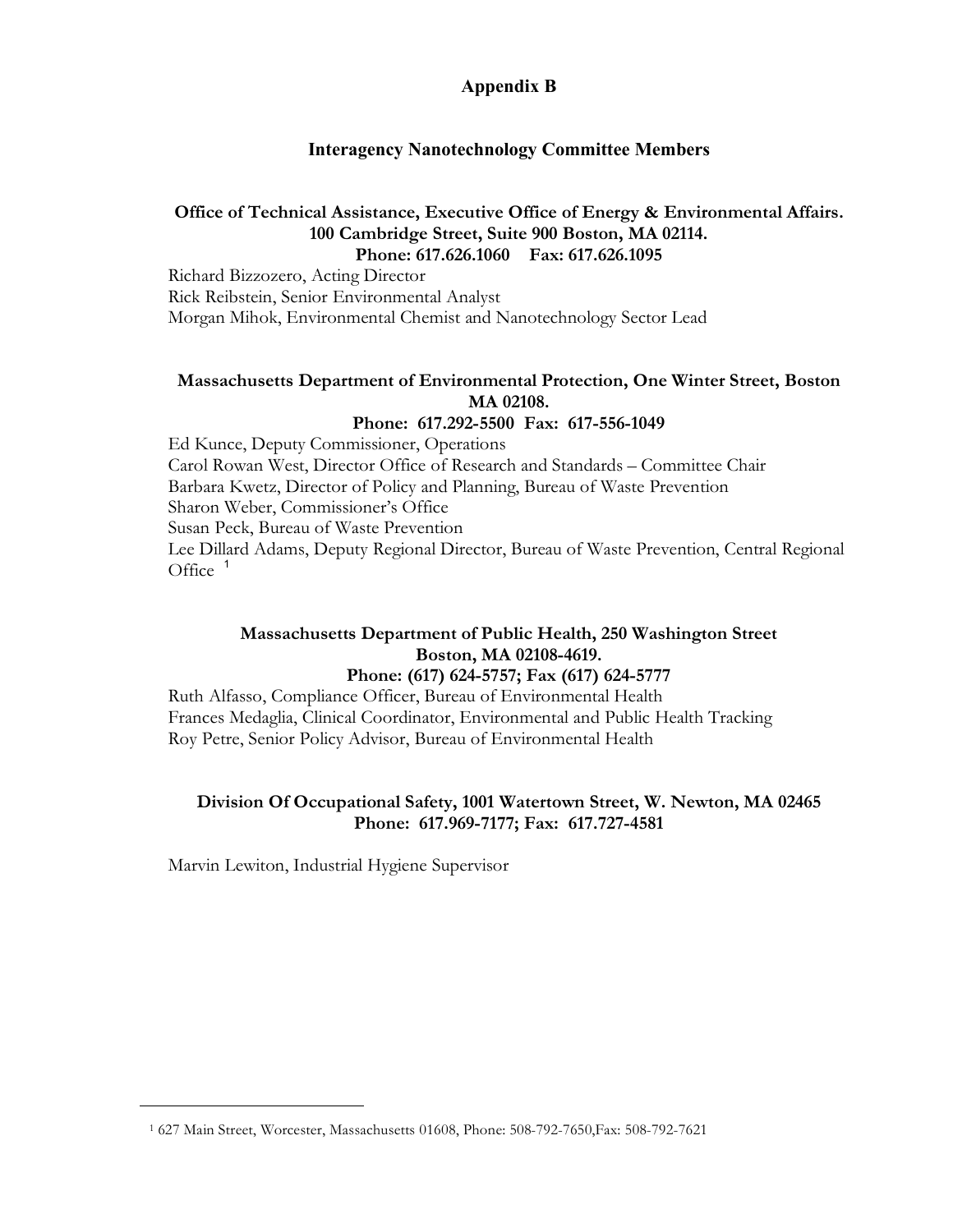# **Appendix C**

# **Speaker Biographies**

# **The Big Picture: Safe Development of Nanotech Conference November 15, 2007 Marlborough, Massachusetts**

#### **Richard Bizzozero Acting Director, Office of Technical Assistance and Technology (OTA)**

Rich Bizzozero has worked for OTA and the state's Toxic Use Reduction Act (TURA) program for more than 15 years, providing pollution prevention technical assistance to manufacturers across the state in a number of different industries. Rich has played key roles in several TURA initiatives and has worked collaboratively on many projects with other state and federal agencies. He has developed and lead numerous trainings on regulatory compliance and pollution prevention for industry as well as state and federal personnel. Rich earned a bachelor's degree in chemistry from the University of Vermont and a master's degree in plant and soil sciences from the University of Massachusetts.

#### **Philip Griffiths Undersecretary for Environmental Affairs, Executive Office of Energy and Environmental Affairs**

Philip Griffiths currently serves as the Undersecretary for Environment in the Executive Office of Energy and Environmental Affairs for the Commonwealth of Massachusetts. As Undersecretary, he ensures that the policies and strategic priorities of the Governor and the Secretary of Energy and Environmental Affairs are implemented through the operations of the Department of Environmental Protection, Department of Conservation and Recreation, Department of Fish and Game, Department of Agricultural Resources, the Massachusetts Environmental Police and the Office of Technical Assistance.

Prior to his appointment as the Undersecretary, Phil served as Chief of Staff for the Executive Office of Environmental Affairs, and held several senior management positions during a ten-year career at the Department of Environmental Protection including Chief of Staff, Assistant Commissioner for Strategic Policy and Technology, and Director of the Geographic Information Systems (GIS) Program. Phil has also served as a website project manager for a variety of hightech clients and was Special Assistant to the Secretary for Resources for the State of California.

Born in England, Phil grew up in Southern California and now resides in Watertown, Massachusetts with his wife, Maura Smith. He has a B.A. in History from Tufts University and a Masters in City and Regional Planning from the University of California at Berkeley.

#### **Laurie Burt**

#### **Commissioner, Massachusetts Department of Environmental Protection**

Governor Deval L. Patrick appointed Laurie Burt Commissioner of the Massachusetts Department of Environmental Protection (MassDEP). Ms. Burt started her new post in September 2007.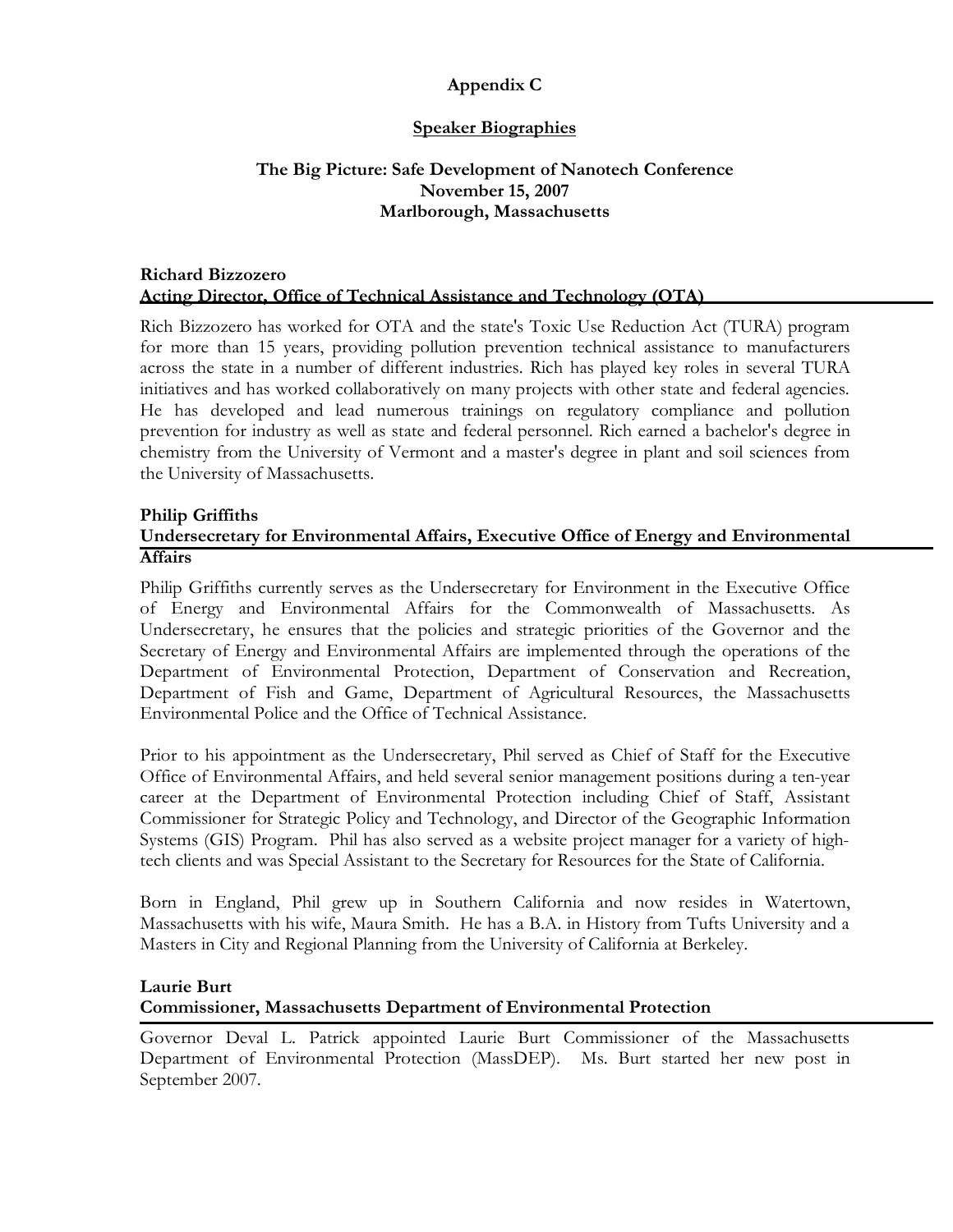Laurie Burt was formerly a partner at the law firm Foley Hoag, LLP of Boston and Washington, D.C., where she started the firm's Environmental Practice Group and was the first woman to serve on its elected Executive Committee. Ms. Burt focused her practice on environmental litigation, compliance counseling, and land use, especially "Brownfields" redevelopment of contaminated sites in New England's urban areas and throughout the country. She previously served as a Massachusetts Assistant Attorney General in environmental enforcement before joining Foley Hoag. She is recognized in Best Lawyers in America for her work in Environmental Law.

Most recently, Ms. Burt was Vice President of the Boston Bar Association. She was also co-chair of the Appalachian Mountain Club's Board of Advisors and served as President of the AMC Board of Directors from 2000-2004. Her work with a number of local and national non-profit environmental and business groups has focused on issues such as national and regional climate change legislation.

#### **Rick Reibstein**

# **Senior Environmental Analyst, OTA**

Rick Reibstein has worked at OTA since before its inception in 1990. He worked with the first technical assistance projects on toxics use reduction in the 1980's that helped convince the legislature to establish the ongoing technical assistance program we know today as OTA. He took some time off from OTA to work at EPA and DEP as an enforcement attorney, and he teaches environmental law and policy at BU and Clark Universities.

#### **Morgan Mihok**

# **Environmental Chemist and Nanotechnology Sector Lead, OTA**

Morgan Mihok is an Environmental Analyst for OTA who specializes in providing pollution prevention and compliance assistance to Massachusetts companies in the textile, paper, nanotechnology, and biotechnology industries. She is currently heading OTA's work on nanotechnology. Morgan's laboratory research projects have included work in alternative fuel sources and chemical lithography. Prior to joining OTA, she worked in environmental consulting, focusing on chemical emissions and groundwater contamination. Morgan has a master's degree in Chemistry from Columbia University and a bachelor's degree in Chemistry from Penn State University.

#### **F. Mark Modzelewski Vice President of Strategic Opportunities, NanoDynamics**

F. Mark Modzelewski the founder of Bang Ventures, an investment firm based in New York with offices in Cambridge, MA.

Mark is a seasoned technology entrepreneur, executive, investor and visionary. He Co-founded New Europe Ventures, a Polish-based Venture Capital firm, as well as the Benet Group, Leonardo BioSystems, Lux Research, and the NanoBusiness Alliance. He has served as a senior executive at NanoDynamics (and continues to advise the company), Opion, GolinHarris and NRW. In addition, he has consulted for companies ranging from NanoSys to Engelhard to Mastercard to Yahoo to eSpeed to Pixar to DaimlerChrysler.

Mark is a member of the Nanotechnology Technical Advisory Group to the President Council of Advisers on Science and Technology (PCAST). He is among the most well known figures in technology and was recognized by Forbes as a "powerbroker" and has been featured in Time,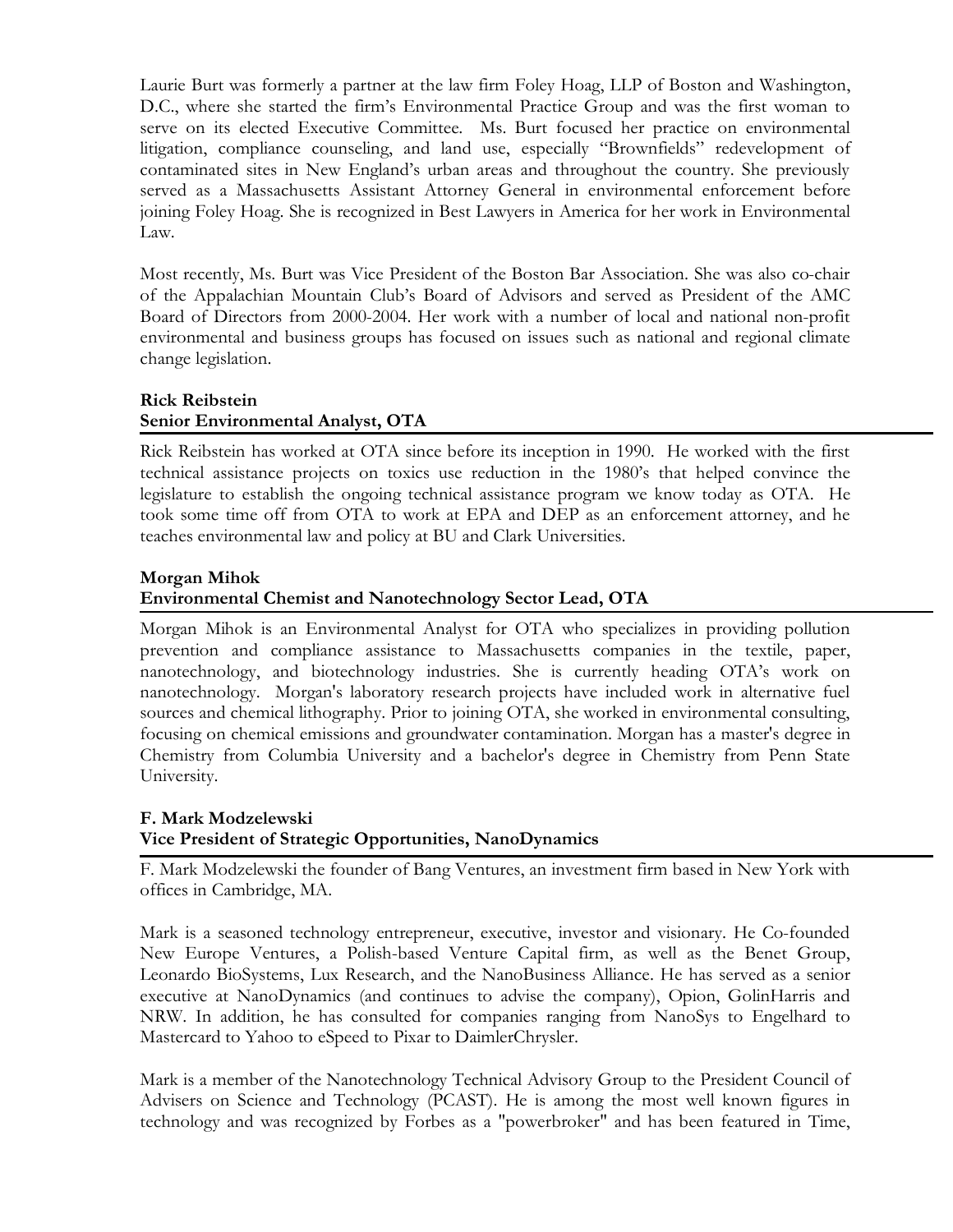Newsweek, US News, ABC, BBC, NY Times, Business Week, Fortune, Wall Street Journal, among others. Mark also appeared regularly as CNBC technology commentator and on occasion as a co-host of SquawkBox.

Before entering the private sector, Mark was an appointee in the Clinton Administration developing policy, legal and communication strategy efforts on issues ranging from Y2k preparedness, US mortgage and banking systems, the online transformation and integration of HUD and FHA programs, digital divide efforts, biotech and organic food standards, and regional economic development programs

He is a graduate of the U. Denver College of Law and Boston U.

# **Andrew Maynard, Ph. D. Chief Scientist, Woodrow Wilson Institute**

Dr Andrew Maynard is the Chief Science Advisor to the Project on Emerging Nanotechnologies—an initiative dedicated to helping business, government and the public anticipate and manage possible health and environmental implications of nanotechnology. His interest in nanomaterials started in the 1980's, while researching nanoscale atmospheric particles at the University of Cambridge in the UK. Through his work with the UK Health and Safety Executive, the US National Institute of Occupational Safety and Health and the US National Nanotechnology Initiative, he has led current science-based efforts to understand and manage the potential risks of nanotechnology. Dr. Maynard is considered one of the foremost international experts on addressing possible nanotechnology risks and developing safe nanotechnologies. As well as publishing extensively in the scientific literature, Dr Maynard is a well-known international speaker on nanotechnology, and frequently appears in print and on radio and television.

#### **Aatish Salvi**

#### **Vice President, Nanobusiness Alliance**

Mr. Salvi currently serves as the Vice President of the NanoBusiness Alliance, the U.S. association for the nanotech industry. At the Alliance he is responsible for overseeing the day-to-day operations of the alliance, chairing the Environmental, Health & Safety council and helping develop policy positions to create a better environment for nanotech commercialization. Mr. Salvi has been invited to keynote at number of nanotechnology focused conferences and events and has been a guest lecturer for classes at the Kellogg School of Management, Brown University and University of Massachussets, Amherst.

Prior to joining the Alliance, Mr. Salvi was a serial entrepreneur. His first startup venture was with Turbine Entertainment Software where he helped raise over \$30 million in capital, hired and managed a 100 person team and oversaw the production of multiple multi-year projects with Microsoft and Vivendi Universal. His second was Driveitaway, Inc which he joined as its Sr. V.P. of Operations, helped raise \$20 million in funding and close a global partnership agreement with the largest fleet leasing company in the industry. His experience as an entrepreneur in the hightech sector gives him a unique perspective on the commercialization of nanotechnology. Mr. Salvi graduated with honors with a degree in Computer Science and a focus in Biochemistry from Brown University.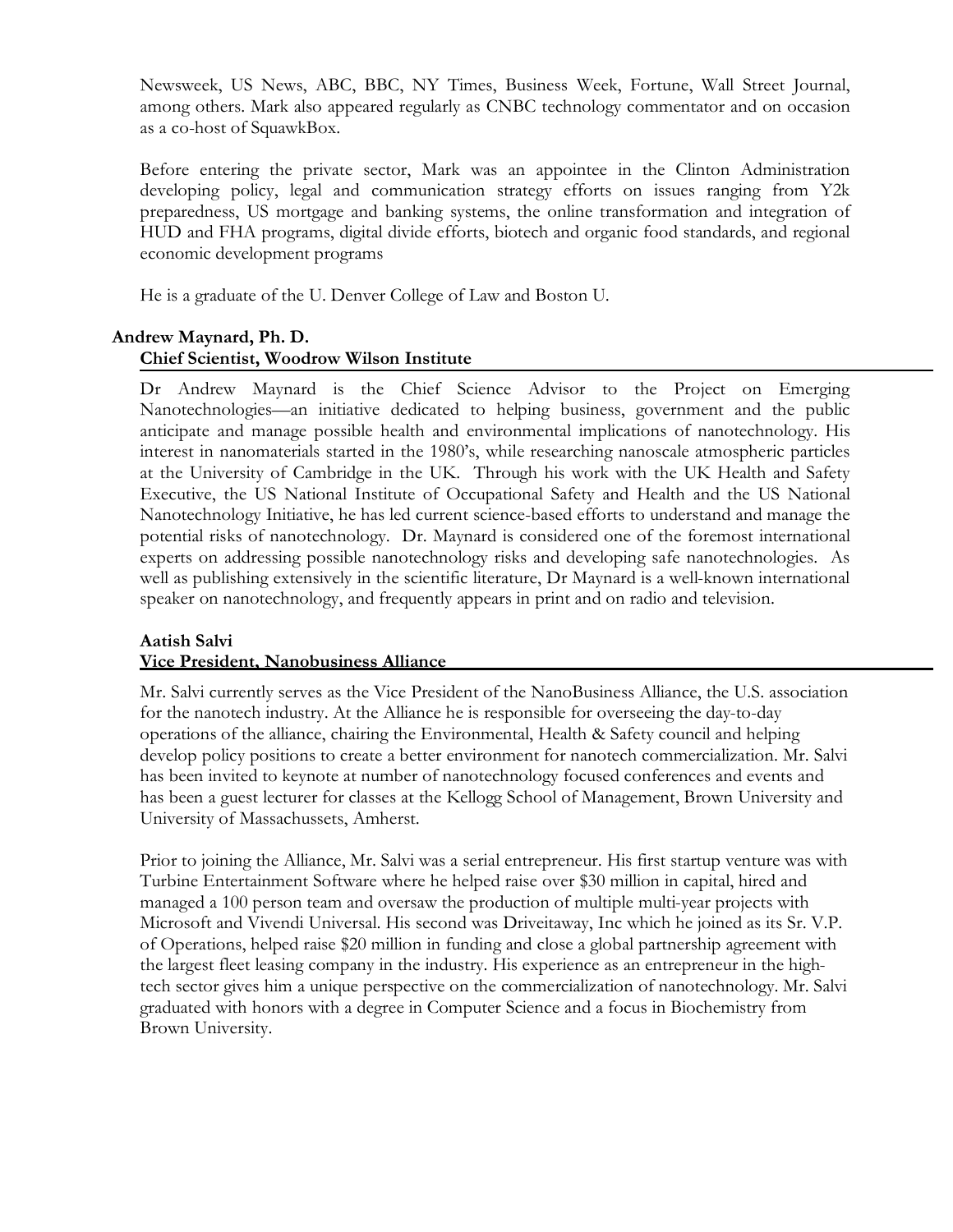# **Martin Spitzer, Ph. D. Former Professional Staff, House Committee on Science**

Marty Spitzer joined the H.J. Heinz Center for Science, Economics and the Environment in January 2007. As a Senior Fellow he is providing strategic advice on a variety of current environmental issues, including nanotechnology, environmental performance measurement and climate change. Marty is also the Director of Legislative Affairs for the Center for Clean Air Policy, where he is helping develop and promote creative and effective climate change policy.

Both the Heinz Center and the Center for Clean Air Policy are highly respected, non-profit organizations that develop and promote innovative solutions to environmental policy and climate change through collaborative dialogue among business, government and environmental organizations.

Marty brings to both organizations his passion for solving problems collaboratively, linking the worlds of law, science, and policy, and developing programs that tap business drivers for environmental protection and sustainable development.

Until December 2006, Marty served as Professional Staff for the Science Committee in the U.S. House of Representatives, chaired by the recently retired Congressman Sherwood (Sherry) Boehlert (R-NY). Having joined the committee in 2001, Marty was also the lead or key staff person a lead staff person on a wide array of environmental science and policy issues, including climate change, nanotechnology, chemical and risk policy, sustainable development, and regulatory innovation. He also oversaw Science and Technology programs at the U.S. Environmental Protection Agency.

From 1996 to 1999 Marty served as Executive Director of the President's Council on Sustainable Development at the White House. Among his accomplishments, he organized an extensive public process to develop the Council's seminal report, "Towards a Sustainable America," and organized the public-private partnership that held the "National Town Meeting for a Sustainable America" in Detroit Michigan and communities across the country. Between 1990 and 2001, Marty served in various senior staff capacities at the U.S Environmental Protection Agency where he advanced innovative environmental policies such as improvements in environmental accounting in the private sector, recognition of leading companies through EPA's Performance Track program, and incorporation of pollution prevention into agency rules, permits, enforcement and research programs.

Marty earned his J.D. and Ph.D. in Policy & Management from the State University of New York at Buffalo. He earned a B.A. in Economics and History from Binghamton University.

# **Jo Anne Shatkin, Ph.D. Managing Director, CLF Ventures**

Jo Anne Shatkin, Ph.D., is Managing Director of CLF Ventures, a non-profit affiliate of the Conservation Law Foundation, New England's most influential environmental advocacy organization. CLF Ventures works at the intersection of business, stakeholder, and environmental issues to optimize environmental and economic performance, from project launch and business operation to responsible closure of surplus assets. Dr. Shatkin is a recognized expert in strategic environmental initiatives, human health risk assessment, technical communications, and environmental aspects of nanotechnology. She leads and provides expertise on projects and manages the day to day operations of CLF Ventures.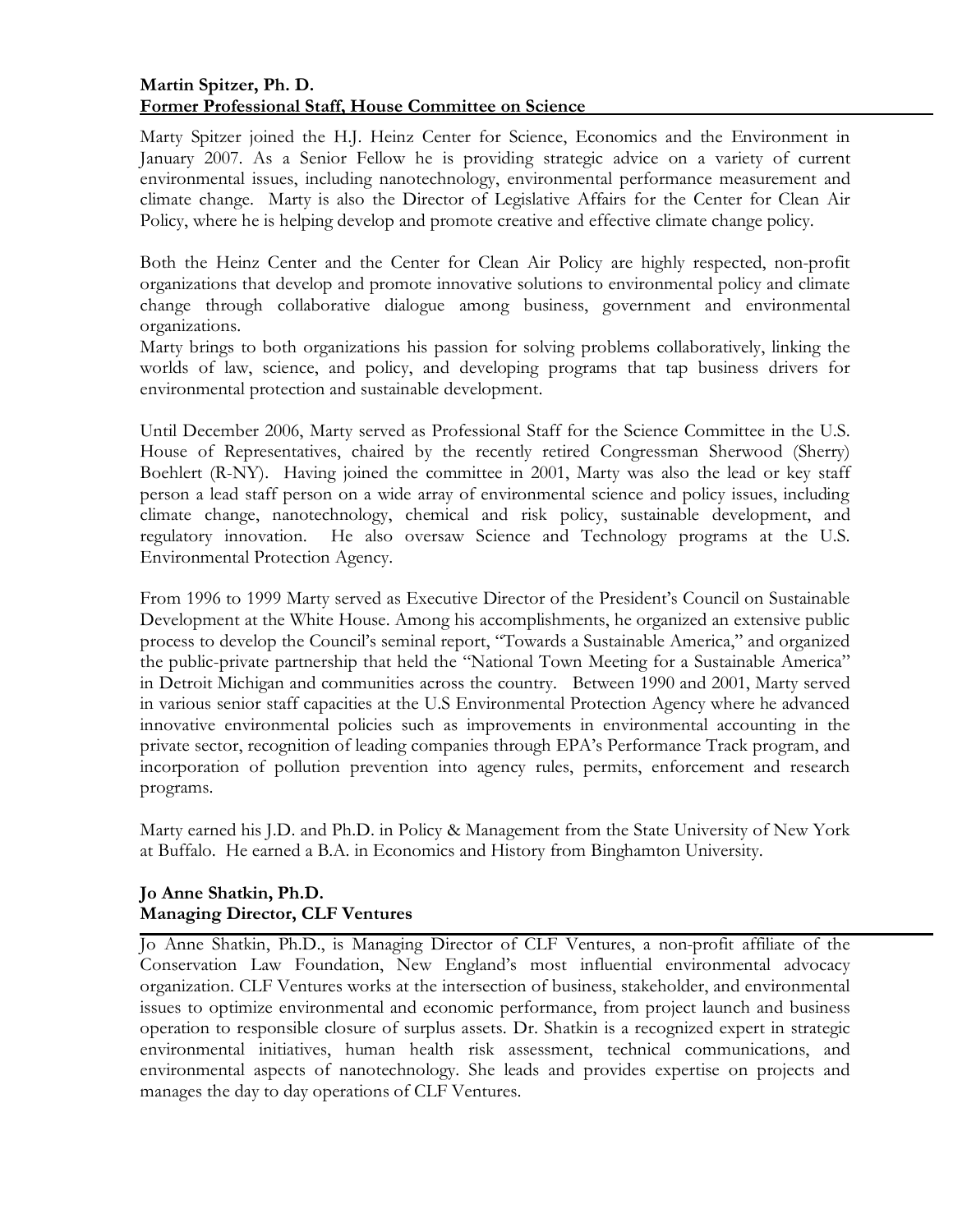Dr. Shatkin has 19 years of experience in research and application of quantitative human health risk assessment for site redevelopment and remediation; drinking water and air quality, and environmental evaluations of emerging contaminants. Her specialty is the application and communication of innovative science-informed analysis to address complex emerging issues affecting businesses and communities.

She received her Ph.D. in Environmental Science and Policy in 1994 and her MA in Risk Management and Technology Assessment, both from Clark University, Worcester, Massachusetts and possesses a Bachelor of Science degree from Worcester Polytechnic University in Biology and Biotechnology. She is a research fellow of the George Perkins Marsh Institute at Clark University.

Dr Shatkin has been an active member of the Society for Risk Analysis since 1989, and recently founded the Emerging Nanoscale Materials Specialty Group of the Society for Risk Analysis, with 80 current members. Her forthcoming book, Nanotechnology: Health and Environmental Risks, is due to be published in early 2008 by Taylor and Francis Press. Jo Anne is a member of the Expert Nanotechnology Panel of the Council of Canadian Academies. She is past president of the New England SRA chapter; past Board Member and President of the Regional Environmental Council, past member of the Massachusetts Water Resource Authority Expert Risk Panel, and committee member of the Massachusetts Department of Environmental Protection Science Advisory Panel for Solid Waste.

#### **Steve Hoey**

# **EHS Manager, Center for Functional Nanomaterials, Brookhaven National Laboratory**

Mr. Hoey is the Operations Manager for the Center for Functional Nanomaterials located at Brookhaven National Laboratory in New York. Mr. Hoey has over 27 years of ESH experience in the aerospace, defense and DOE R&D arena. He is the chair of the DOE NSRC ESH Working Group

He holds a Bachelor of Science Degree from Illinois State University in Occupational Safety and Industrial Technology and a Masters of Science Degree from the State University of New York Stony Brook in Environmental and Hazardous Waste Management.

#### **Igor Linkov, Ph.D. Managing Scientist, Intertox**

Dr. Linkov is a Research Scientist at the US Army Engineer Research and Development Center and Adjunct Professor of Engineering and Public Policy at Carnegie Mellon University. Dr. Linkov has managed ecological and human health risk assessments and risk management projects. Many of his projects have included application of the state-of-the-science modeling and software tools (e.g., probabilistic and Bayesian Monte-Carlo, spatially-explicit modeling) to highly complex sites (e.g., Hudson River, Dow Midland, Natick Soldier Systems Command, Elizabeth Mine, etc.) and projects (e.g., insuring emerging risks, risk-based prioritization of remedial projects, developing performance metrics for oil spill response). He was instrumental in developing an integrated risk assessment and multi-criteria decision analysis framework that is now being widely applied by the US Army Corps of Engineers, including restoration planning for coastal Louisiana and Mississippi affected by the hurricane Katrina where a multi-billion dollar budget is at stake. Dr. Linkov is currently involved in several projects that examine factors responsible for nanotoxicology and nanomaterials risks. These projects investigate fate and transport of nanoparticles in the environment, ecotoxicology, assessment of nano-enabled product life cycle and risks. Dr. Linkov have organized three continuing education workshops in the area of nanomaterials health and safety and is organizing an international conference on "Nanomaterials: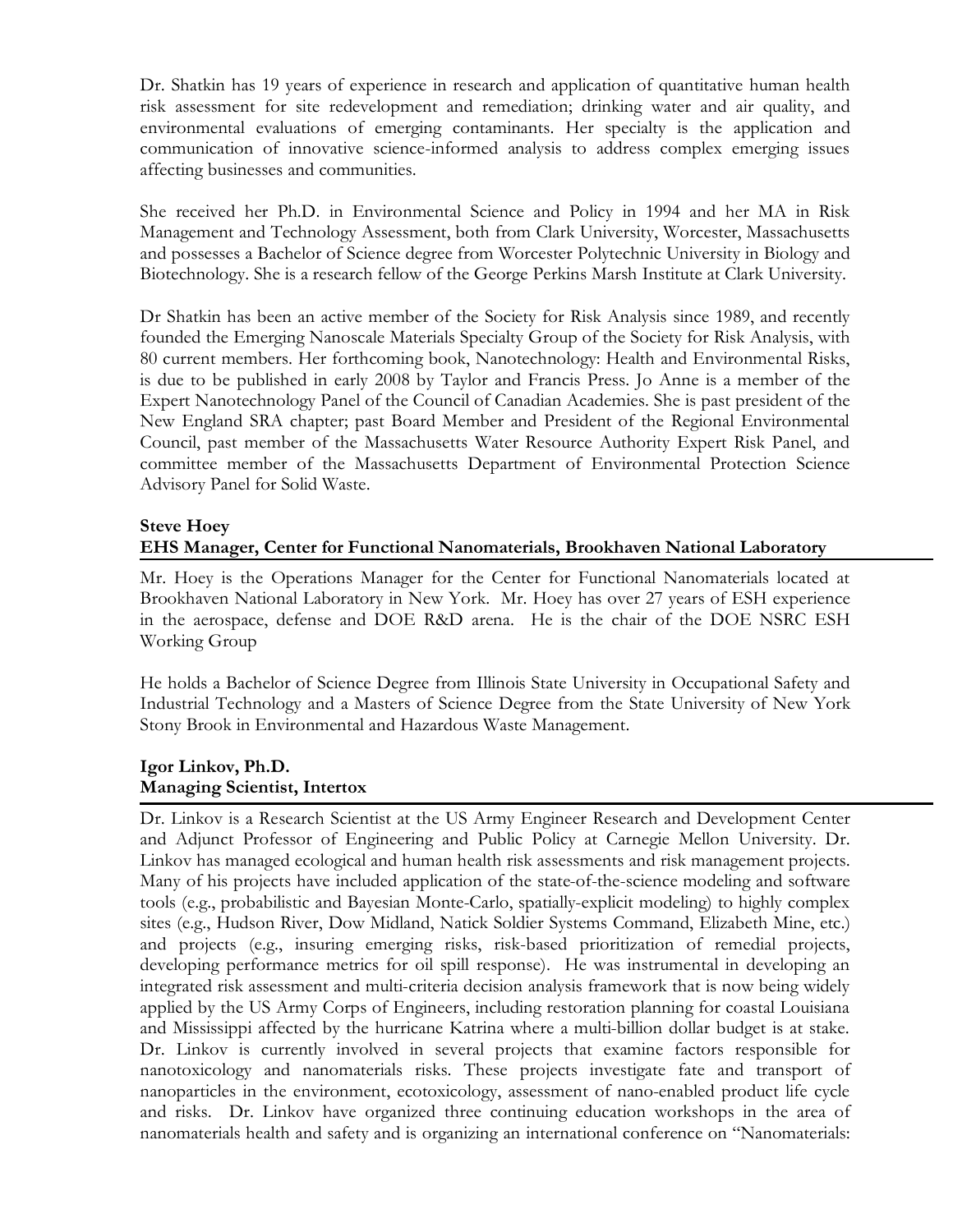Environmental Risks and Benefits" (Portugal, April 2008). Dr. Linkov was part of international and national panels on nanotechnology, including EPA Nanotechnology White Paper Peer Review Panel (2006) and Nanotechnology Grants Review Panel (2007), Environment Canada Nanotechnology Expert Panel (2007) and the City of Cambridge Nanotechnology Ordinance Advisory Panel (2007-2008). He serves as a Scientific Advisor to the Toxic Use Reduction Institute, a position that requires nomination by the Governor of Massachusetts. He is the recipient of the prestigious Chauncey Starr Award for exceptional contribution to Risk Analysis. Dr. Linkov has a BS and MSc in Physics and Mathematics (Polytechnic Institute, Russia) and a Ph.D. in Environmental, Occupational and Radiation Health (University of Pittsburgh). He completed his post doctoral training in Biostatistics and Toxicology and Risk Assessment at Harvard University.

# **Michael Ellenbecker, Ph.D. Director, Toxics Use Reduction Institute**

Michael J. Ellenbecker is an expert in toxics use reduction and industrial hygiene. Dr. Ellenbecker has been affiliated with TURI from its inception and has been its Director for three years. He manages a staff of fifteen and has guided the Institute's research program since 1989. Dr. Ellenbecker is co-author of 'Ventilation for Control of the Work Environment', the standard textbook for the design of industrial exhaust systems. He is also a Professor in the Department of Work Environment at the UMass Lowell, teaching industrial hygiene and cleaner production. Harvard-educated, Dr. Ellenbecker holds Doctoral and Master degrees in Environmental Health Sciences and Industrial Hygiene and is a Certified Industrial Hygienist.

As Director of TURI, Dr. Ellenbecker is leading efforts to provide health and safety support to the University's NSF-funded Nanoscale Science and Engineering Center for High-Rate Nanomanufacturing (CHN). The CHN, located at UMass Lowell, Northeastern University, and the University of New Hampshire, is committed to developing nano-scale products and materials in a way that is environmentally-appropriate and safe for workers.

#### **Kyle Cahill Corporate Partnerships Program Manager, Environmental Defense**

Kyle Cahill focuses on bringing Environmental Defense's corporate partnership innovations broadly into new companies and industries. He collaborates with business to leverage new and proven best practices that provide distinct business benefits and produce significant environmental results.

Kyle is currently focused on the safe development of nanotechnology and green fleet management strategies with Fortune 500 companies. In his work, he has also done significant research and analysis on the intangible benefits of green initiatives.

Kyle previously worked in the corporate communications & public affairs practice at Edelman, world's largest independent public relations firm. There he counseled major companies on thought leadership strategies, investor relations and crisis communications. Prior to Edelman, Kyle conducted marketing strategies for major companies including Procter & Gamble, Sony, IBM, United Airlines and Reuters among others.

He earned his M.B.A. in corporate social responsibility from the Isenberg School at the University of Massachusetts, Amherst where he studied the influence of personal values on financial decision-making. He earned his B.A. in English Literature from Amherst College.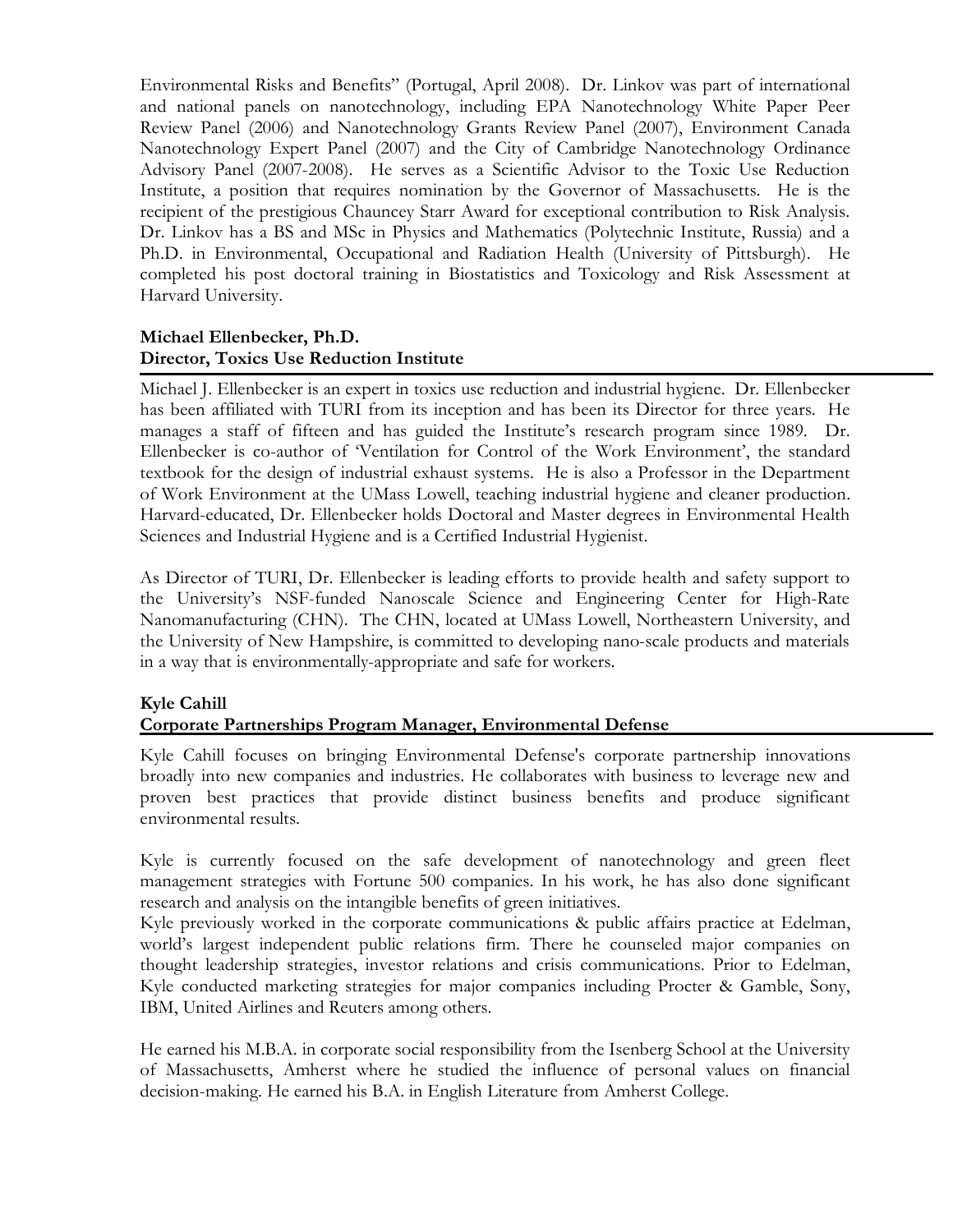# **Matthew Hull Founder and President of NanoSafe, Inc.**

Matthew Hull is Founder and President of NanoSafe?, Inc., a start-up company headquartered in Blacksburg, VA that focuses on providing services for the safe development, manufacturing, and application of emerging nanotechnologies. For the last four years, Matthew has served as Principal Investigator at Luna Innovations Incorporated (Blacksburg, VA), where his research focused on developing technologies and strategies to protect human and environmental health. In 2003, Matthew developed the concept for the NanoSafe? framework, which provides a practical and integrated approach for proactively addressing nanotechnology environmental health and safety issues in nanotechnology facilities (particularly small and medium-sized enterprises). Hull has led research programs exploring applications and implications of engineered nanomaterials in environmental systems for agencies such as the US Department of Defense (DOD), EPA, NASA, NOAA, and the UK Department of Environment Food and Rural Affairs (DEFRA).

Currently, Matthew is a National Science Foundation IGERT/EIGER fellow in the Department of Civil and Environmental Engineering at Virginia Tech (Blacksburg, VA). His research is focused on understanding the interactions of engineered nanomaterials with living systems and seeks to develop biosensors for monitoring engineered nanomaterials in environmental media such as water, soils, and sediments. Matthew has an M.S. in Biology from Virginia Tech and a B.S. in Environmental Science from Ferrum College (Ferrum, VA).

# **Michael Holman, Ph.D. Senior Analyst, Lux Research**

Michael Holman is a Senior Analyst at Lux Research. He works closely with clients in the chemicals, specialty materials, and scientific instrumentation fields to help them understand and take advantage of the impact of emerging technologies on their industries. He has authored Lux Research framework reports on nanotechnology environmental, health, and safety (EHS) issues, nanotechnology tools, and international nanotech competitiveness. Michael is also an editor of the weekly Lux Research

Nanomaterials Journal, and leads development of Lux Research's definitive reference study on nanotechnology, The Nanotech Report.

Michael is also deeply involved in nanotech environmental, health, and safety (EHS) issues, speaking regularly with academics, regulators, non-governmental organizations, and other experts to understand the health and safety exposure of nanomaterials and the approaches that clients can take to minimize risk. He has helped train the FDA on nanotechnology as a part of the agency's Grand Rounds program, and was invited to address policymakers from the U.S. and EU at the Perspectives on the Future of Science and Technology program. Michael is also a member of the President's Council of Advisors on Science and Technology (PCAST) Nanotechnology Technical Advisory Group (nTAG).

Michael holds a Ph.D. in Chemistry from Columbia University, where he was a part of Columbia's Nanoscale Science and Engineering Center and Center for Nanostructured Materials, and a B.A. in Chemistry and Philosophy from Rice University.

# **Charles Geraci, Ph. D. Coordinator, Nanotechnology Research Center and Chief, Document Development Branch, NIOSH**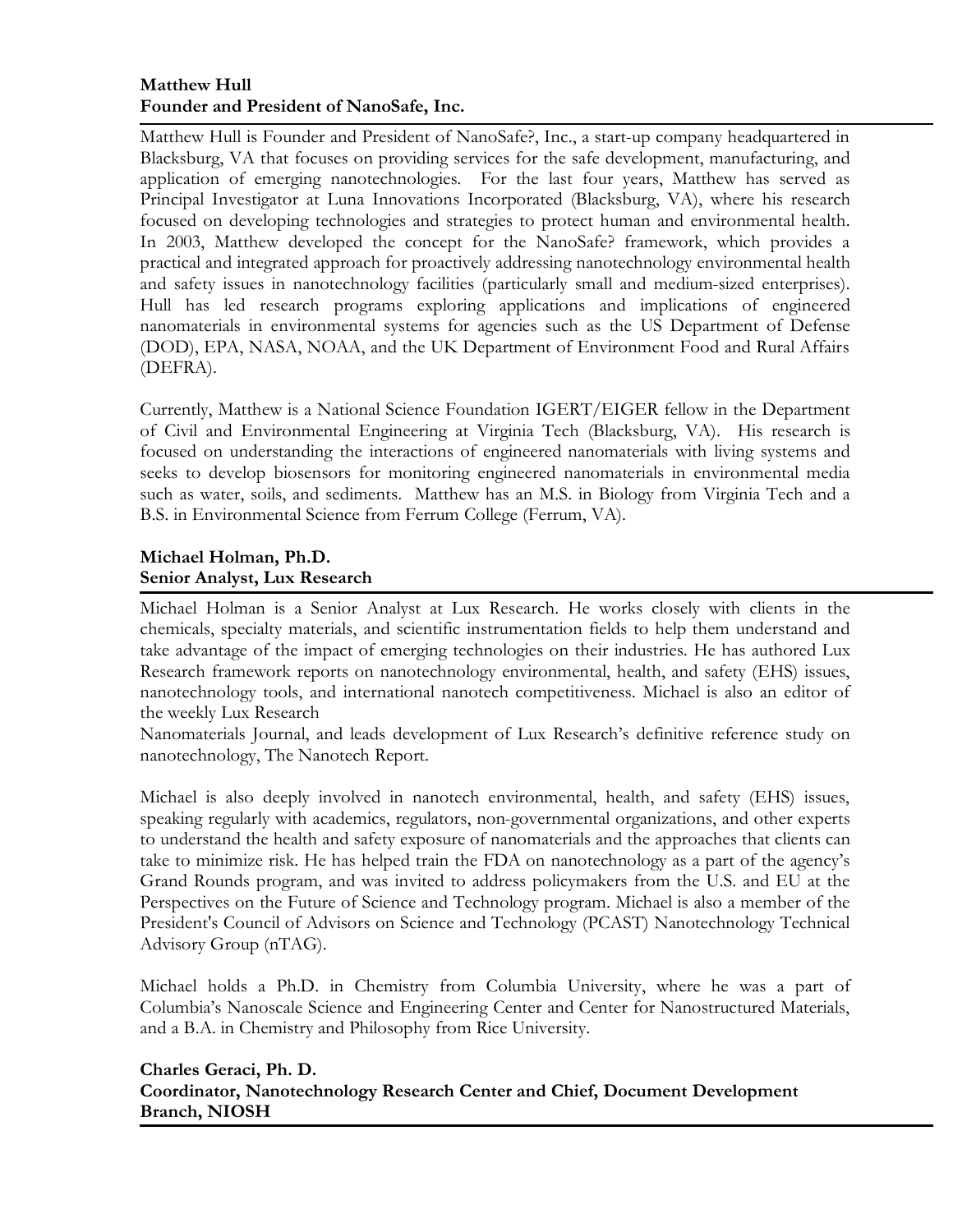Dr. Charles (Chuck) Geraci is overall Coordinator of the NIOSH Nanotechnology Research Center and manages a number of Nanotechnology projects in the Institute, including the development of workplace guidelines contained in "Approaches to Safe Nanotechnology". HE also manages the NIOSH nanotechnology field team that is conducting visits to nanomaterial producers and users to characterize exposures, evaluate controls, and develop best practices. Dr. Geraci is also Chief of the Document Development Branch where he manages projects dealing with the development of recommendations to address worker health and safety in new or emerging technologies. He has over 32 years of Industrial Hygiene practice experience that has included the federal government, consulting, and private industry, including 10 years at the Procter & Gamble Company where he was an Associate Director of HS&E. Dr. Geraci earned a B.S. in chemistry from the University of Cincinnati and a Ph.D. in chemistry from the Michigan State University. He is Board Certified in both the Comprehensive Practice and the Chemical Aspects of Industrial Hygiene and is a Fellow of the American Industrial Hygiene Association. His research interests include development of exposure monitoring methods, evaluating the effectiveness of training, developing effective methods for risk characterization and management, and assessing the hazards and risks of new technologies. In his spare minutes, Chuck enjoys hiking, backpacking, canoeing, fishing, and completing home improvement tasks assigned by his wife.

#### **Ed Kunce**

# **Deputy Commissioner for Operations, Massachusetts Department of Environmental Protection**

As Deputy Commissioner for Operations and Programs at the Massachusetts Department of Environmental Protection, Edward Kunce oversees decision making and related operations for all permitting, assistance, compliance and enforcement activities in DEP's three major bureaus-- Resource Protection, Waste Prevention and Waste Site Cleanup--and supervises the field activities of the agency's four regional offices in Lakeville, Springfield, Wilmington and Worcester.

Kunce served previously as Director of DEP's Northeast/Metro Boston Regional Office, and prior to that worked in the private sector as an environmental consultant and in production management. He also served four years as a U.S. Army Engineer Officer.

Kunce has a Bachelor's degree from the University of Rhode Island, and has Master's degrees from Harvard University and Boston University.

#### **Seth Coe-Sullivan, Ph.D. Founder and Chief Technology Officer, QD Vision**

Seth Coe-Sullivan is co-founder and Chief Technology Officer of QD Vision. He received his Ph.D. in Electrical Engineering from the Massachusetts Institute of Technology in May 2005, and his thesis work on incorporating quantum dots into hybrid organic/inorganic LED structures is the technology basis of QD Vision. His work spans quantum dot materials, new fabrication techniques including thin film deposition equipment design, and device architectures for efficient QD-LED light emission. Seth has over 20 papers and patents pending in the fields of organic light emitting devices, quantum dot LEDs and nanotechnology fabrication. He was awarded Technology Review Magazine's TR35 Award in 2006, naming him one of the top 35 innovators under the age of 35. In 2007, BusinessWeek named him one of the top young entrepreneurs under the age of 30.

Seth graduated in the class of 1999 from Brown University with an Sc.B. in electrical engineering. He then spent a year as a Staff Engineer at the Boston based research company Foster-Miller,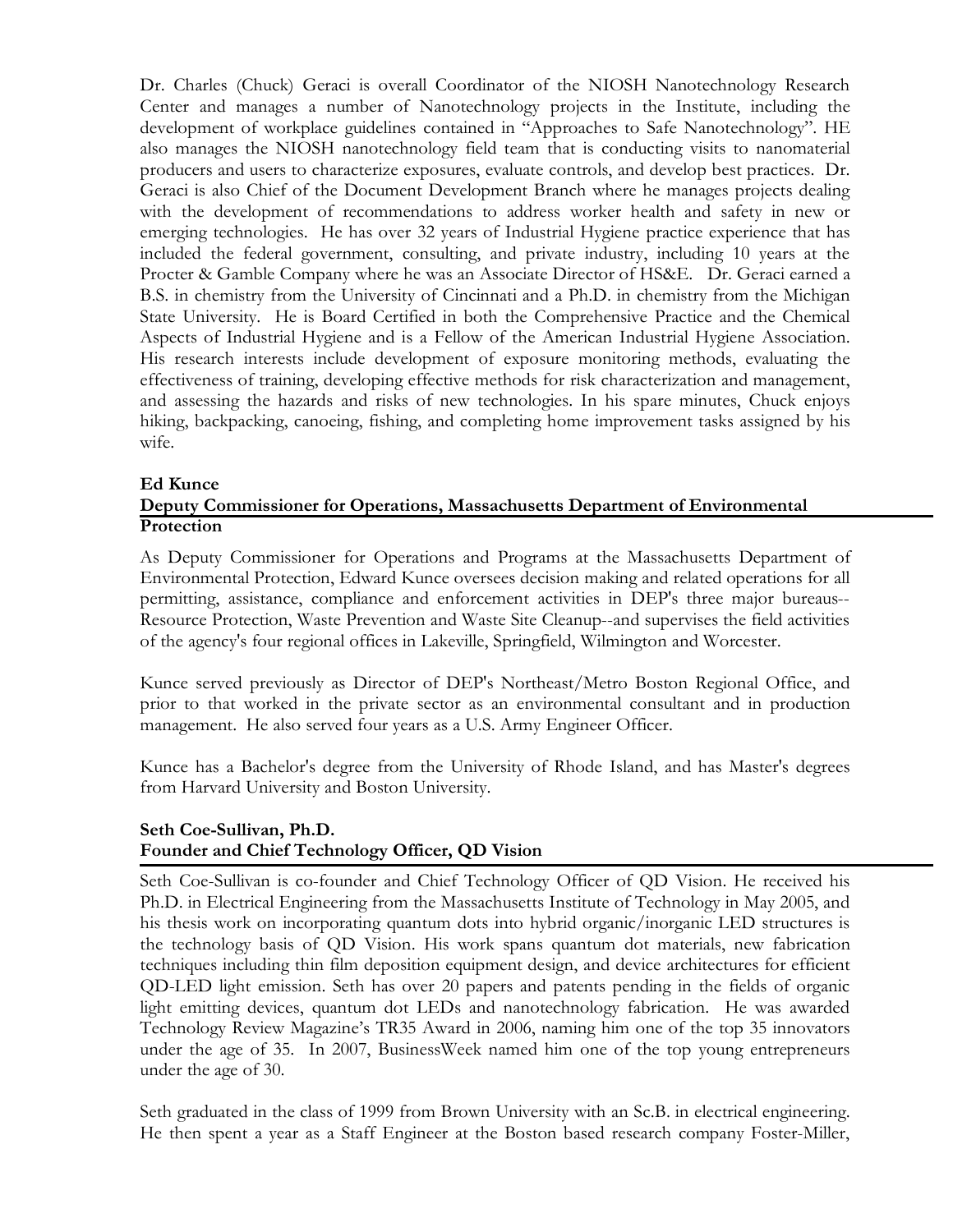Inc., in the Emerging Technology division of the Materials Technology Group, before departing for MIT. Seth is honored to sit on Brown University's Engineering Advisory Council.

# **Diane J. Mundt, Ph. D. Senior Manager, ENVIRON**

Dr. Diane J. Mundt is a Senior Manager for ENVIRON International Corporation with over 20 years of experience in the application of epidemiological methods in the areas of occupational and environmental health, specializing in research and policy applications. She currently leads a team of scientists working in Nanotechnology occupational and environmental health issues. She also has particular expertise in the systematic evaluation of health effects of chemical compounds and an extensive background in the critical review and interpretation of epidemiological studies. Dr. Mundt received her doctorate from the University of Massachusetts, Amherst, and her Master of Science degree from Harvard University, School of Public Health.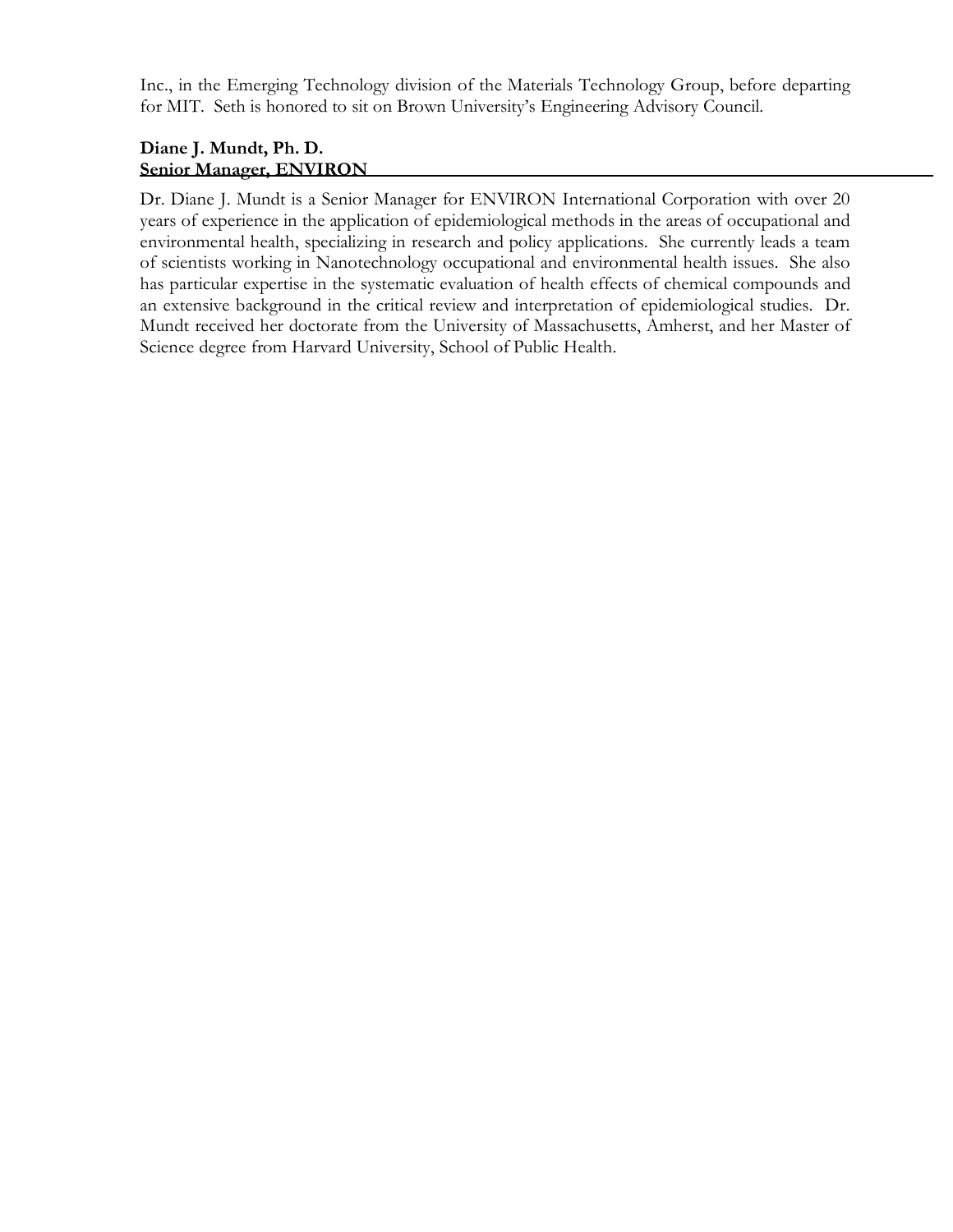# **Appendix D**

#### **Selected Resources: Websites**

National Nanotechnology Initiative http://www.nano.gov/

Environmental Law Institute publications http://www.elistore.org/topics\_list.asp?topic=Nanotechnology

Center for High-Rate Nanomanufacturing www.nano.neu.edu/

UMass Amherst's InterNano – Information clearinghouse for nanomanufacturing R&D http://beta.internano.org/

Nanotechnology Law Report (published by Porter Wright Morris & Arthur LLP) www.nanolawreport.com/

General information about particle technology http://nanoparticles.org/

Nanotechnology Now reports http://www.nanotech-now.com/Past-Reports.htm

Nanoparticle Information Library http://www2a.cdc.gov/niosh-nil/index.asp

European Nanotechnology Gateway www.nanoforum.org/

Small Times http://www.smalltimes.com/

Woodrow Wilson Project on Emerging Nanotechnologies http://www.nanotechproject.org/

International Council on Nanotechnology http://icon.rice.edu/

Massachusetts Nanotechnology Initiative http://www.mtpc.org/mni/

NanoVIP.com – Nanotechnology: Massachusetts, Companies and Institutions http://www.nanovip.com/nanotechnology-companies/massachusetts

ASTM International Committee E56 on Nanotechnology http://www.astm.org/cgi-bin/SoftCart.exe/COMMIT/COMMITTEE/E56.htm?E+mystore

University of Wisconsin-Madison Nanotechnology Risk Resources http://www.nsec.wisc.edu/NanoRisks/NS--NanoRisks.php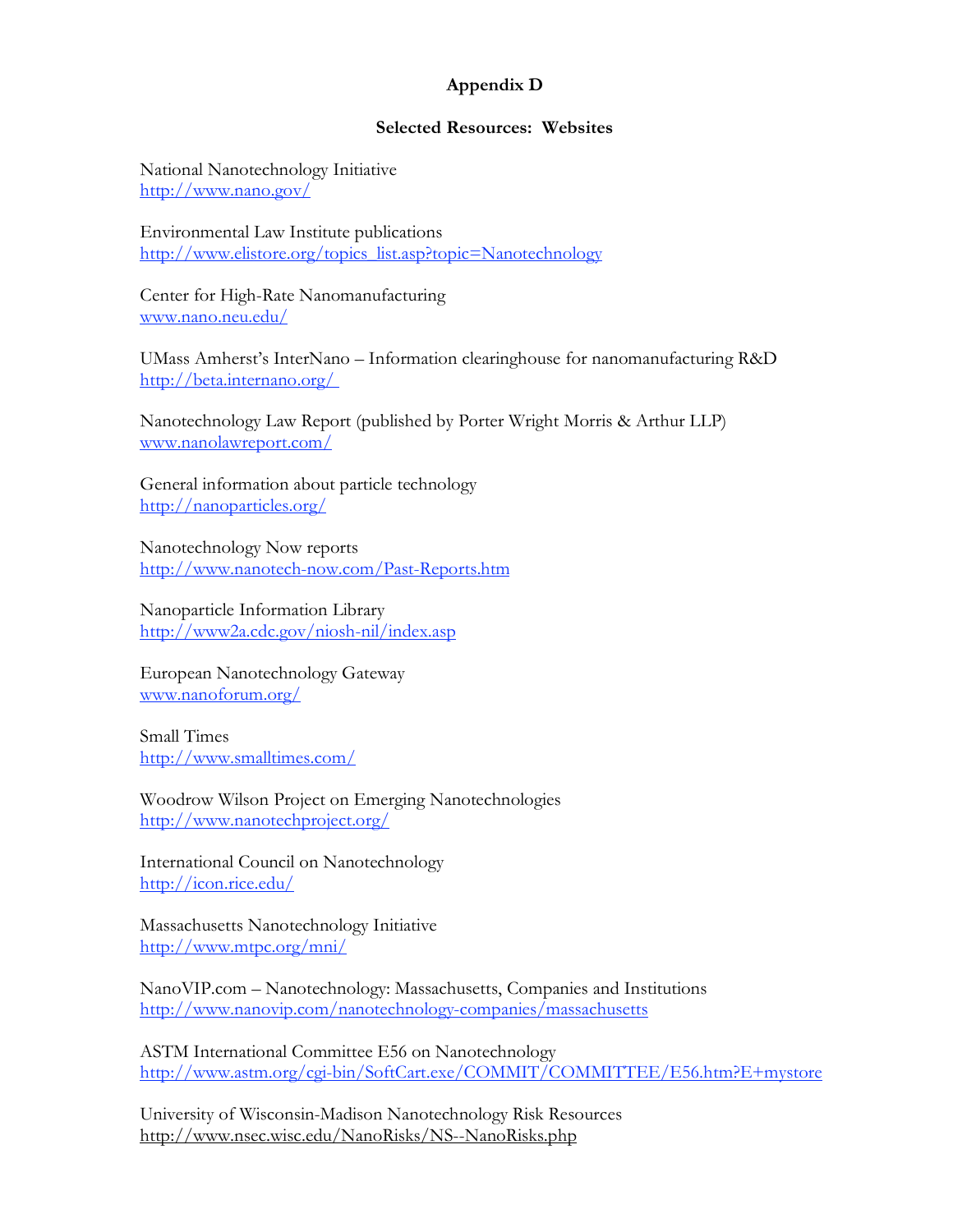#### **Selected Resources: Documents**

NIOSH Safe Practices document http://www.cdc.gov/niosh/docs/2007-123/pdfs/2007-123.pdf

EPA White Paper http://www.epa.gov/OSA/pdfs/nanotech/epa-nanotechnology-whitepaper-0207.pdf

Swiss Re (Insurance company) perspective : http://www.swissre.com/resources/31598080455c7a3fb154bb80a45d76a0-Publ04\_Nano\_en.pdf

Solicitation for proposals to create a National Center for the Environmental Implications of Nanotechnology (National Science Foundation): http://www.nsf.gov/pubs/2007/nsf07590/nsf07590.htm

"Risk Mitigation Strategies for Manufacturers of Nanomaterials" : http://www.reedsmith.com/\_db/\_documents/FDLI\_Risk\_Mitigation\_Strategies\_Nanomaterials .pdf

"Nanotechnology and the Environment: Will Emerging Regulations Stifle the Promise?" http://www.wilmerhale.com/files/Publication/5faad09c-3d37-46ba-ae2e-0fd0acd4a1fd/Presentation/PublicationAttachment/10d017e2-53a6-4192-a0b8- 1f7c1da97d16/nano\_enviro\_paper.pdf

"Guidance for Handling and Use of Nanomaterials at the Workplace": http://www.baua.de/nn\_49456/en/Topics-from-A-to-Z/Hazardous-Substances/Nanotechnology/pdf/guidance.pdf

"Nanoparticles: Actual Knowledge About Occupational Health and Safety Risks and Prevention Measures": http://www.irsst.qc.ca/files/documents/PubIRSST/R-470.pdf

"Limits and Prospects of the 'Incremental Approach' and the European Legislation on the Management of Risks Related to Nanomaterials": http://www.innovationsgesellschaft.ch/images/fremde\_publikationen/Incremental%20Regulato ry%20Approach%20-%20Reg%20%20Tox%20%20and%20Pharmacol%20.pdf

"Workplace Airborne Nanoparticle Exposure Measurement at University Research Centers", powerpoint presentation: http://www.cshema.org/conf07/presentations/43\_CSHEMA\_Tsai\_Hallock\_07.pdf

"TSCA and Engineered Nanoscale Substances": http://www.lawbc.com/other\_pdfs/00010729.PDF

*NanoEthics: The Ethical and Social Implications of Nanotechnology:* http://www.nanoethics.org/wiley.html

"The Potential Risks of Nanomaterials: A Review Carried Out for ECETOC": http://www.particleandfibretoxicology.com/content/3/1/11

"Nanotechnology: Assessing the Risks" – Andrew Maynard